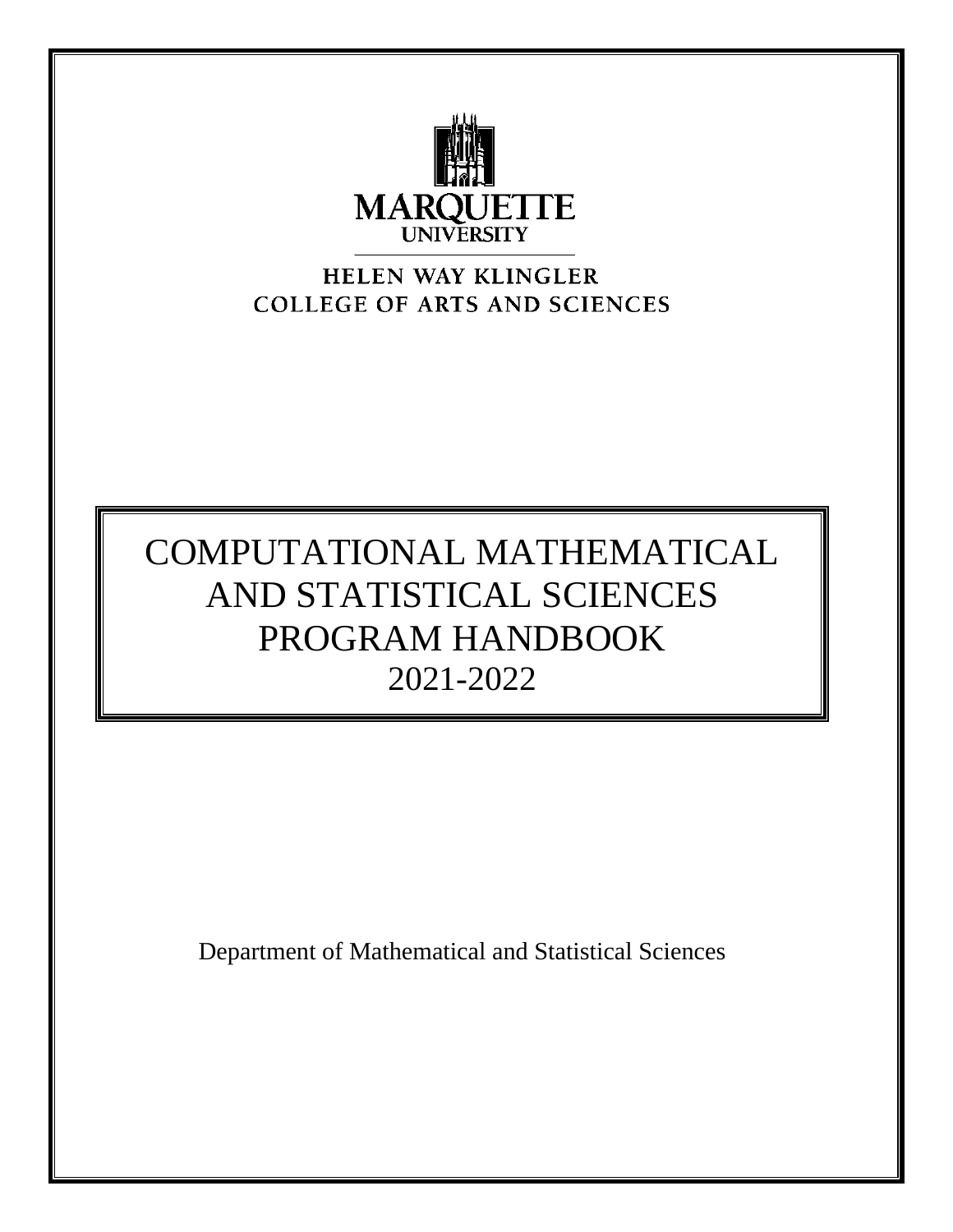# Table of Contents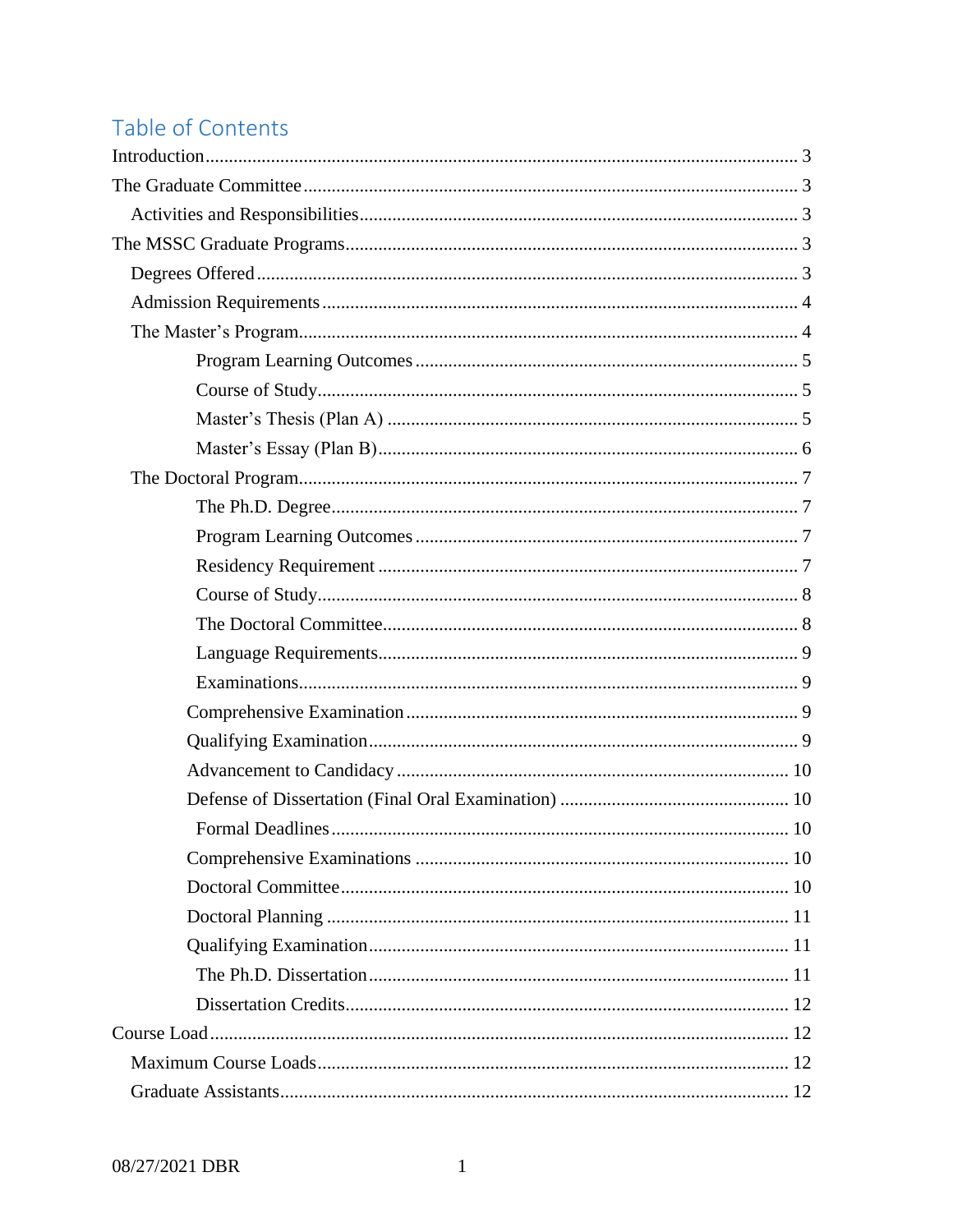| Marquette-UWM and Marquette-Medical College of Wisconsin Course Work  14 |
|--------------------------------------------------------------------------|
|                                                                          |
|                                                                          |
|                                                                          |
|                                                                          |
|                                                                          |
|                                                                          |
|                                                                          |
|                                                                          |
|                                                                          |
|                                                                          |
|                                                                          |
|                                                                          |
|                                                                          |
|                                                                          |
|                                                                          |
|                                                                          |
|                                                                          |
|                                                                          |
|                                                                          |
|                                                                          |
|                                                                          |
|                                                                          |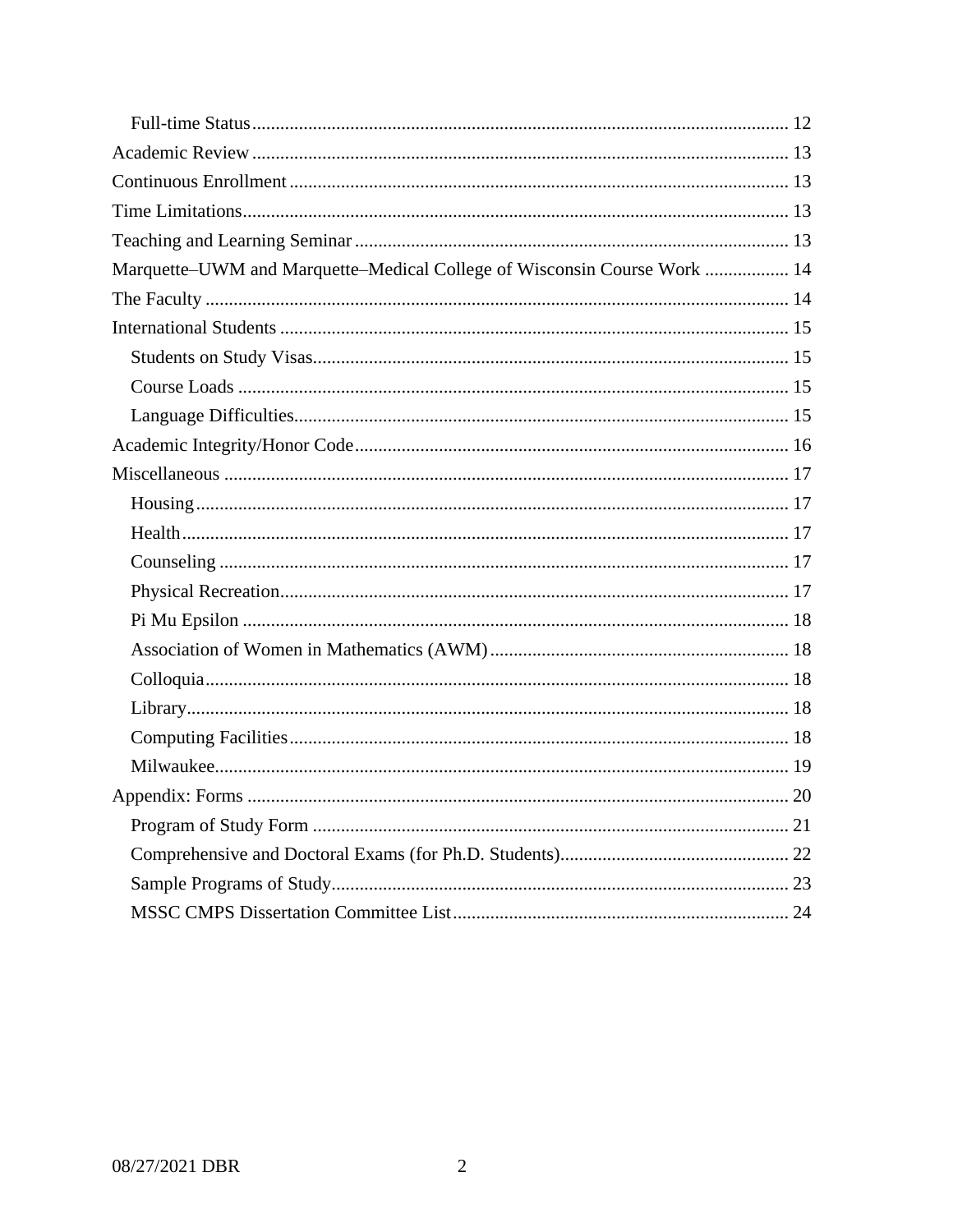# <span id="page-3-0"></span>Introduction

This informal Handbook has been prepared to answer many of the questions new and continuing graduate students may have regarding the various rules, regulations and expectations relative to their academic program. Not all questions of every graduate student can be answered here and, indeed, one purpose of this Handbook is to encourage students to ask questions early and often. Be sure to consult your graduate program's entry and the Graduate School policies section in the most recent Graduate Bulletin, as well as note the various deadlines in the Graduate School's Academic Calendar<sup>1</sup>. In addition, ask your fellow graduate students, ask your professors, the director of your graduate program or ask the Chairperson of the MSSC Graduate Committee.

In summary, each year you should familiarize yourself with your graduate program's entry in the Graduate Bulletin, the various Graduate School Academic Calendar deadlines, and if you are in the Computational Mathematical and Statistical Sciences program, the contents of this Handbook.

# <span id="page-3-1"></span>The Graduate Committee

#### <span id="page-3-2"></span>Activities and Responsibilities

The Department of Mathematical and Statistical Sciences (MSSC) Graduate Committee consists of its Chairperson and at least three other MSSC faculty members. This committee is responsible for oversight all graduate programs in the Department. The Committee evaluates applications and makes recommendations pertaining to the admission of new students in the department's graduate programs. The MSSC Graduate Committee advises the Graduate School as to which individuals should be awarded university-funded Teaching Assistantships (TA), Research Assistantships (RA), or Tuition Scholarships (TS). The MSSC Graduate Committee assigns to incoming graduate students a faculty advisor who, in consultation with the Graduate Committee, must **approve the student's course of graduate study**. The Graduate Committee supervises the construction, administration and evaluation of its graduate program examinations. The Committee is responsible for reviewing the academic performance of each graduate student in all the Department's programs at the end of each semester. Current membership of the Committee is always available in the Department Main Office. The Committee often delegates some duties to the various faculty members who are the directors of graduate studies (DGS) for MSSC graduate programs.

# <span id="page-3-3"></span>The MSSC Graduate Programs

#### <span id="page-3-4"></span>Degrees Offered

 $\overline{a}$ 

The Department of Mathematical and Statistical Sciences offers a wide range of graduate programs in accord with the breadth of the disciplines it encompasses. The Department offers both the Master of Science (M.S.) and the Doctor of Philosophy (Ph.D.) degrees. The

<sup>1</sup> <https://www.marquette.edu/mathematical-and-statistical-sciences/graduate-program-overview.php> (MSSC programs)

<http://bulletin.marquette.edu/grad/policiesofthegraduateschool/> (overall academic policies) and http://www.marquette.edu/mucentral/registrar/cal\_index.shtml, last accessed June 10, 2020.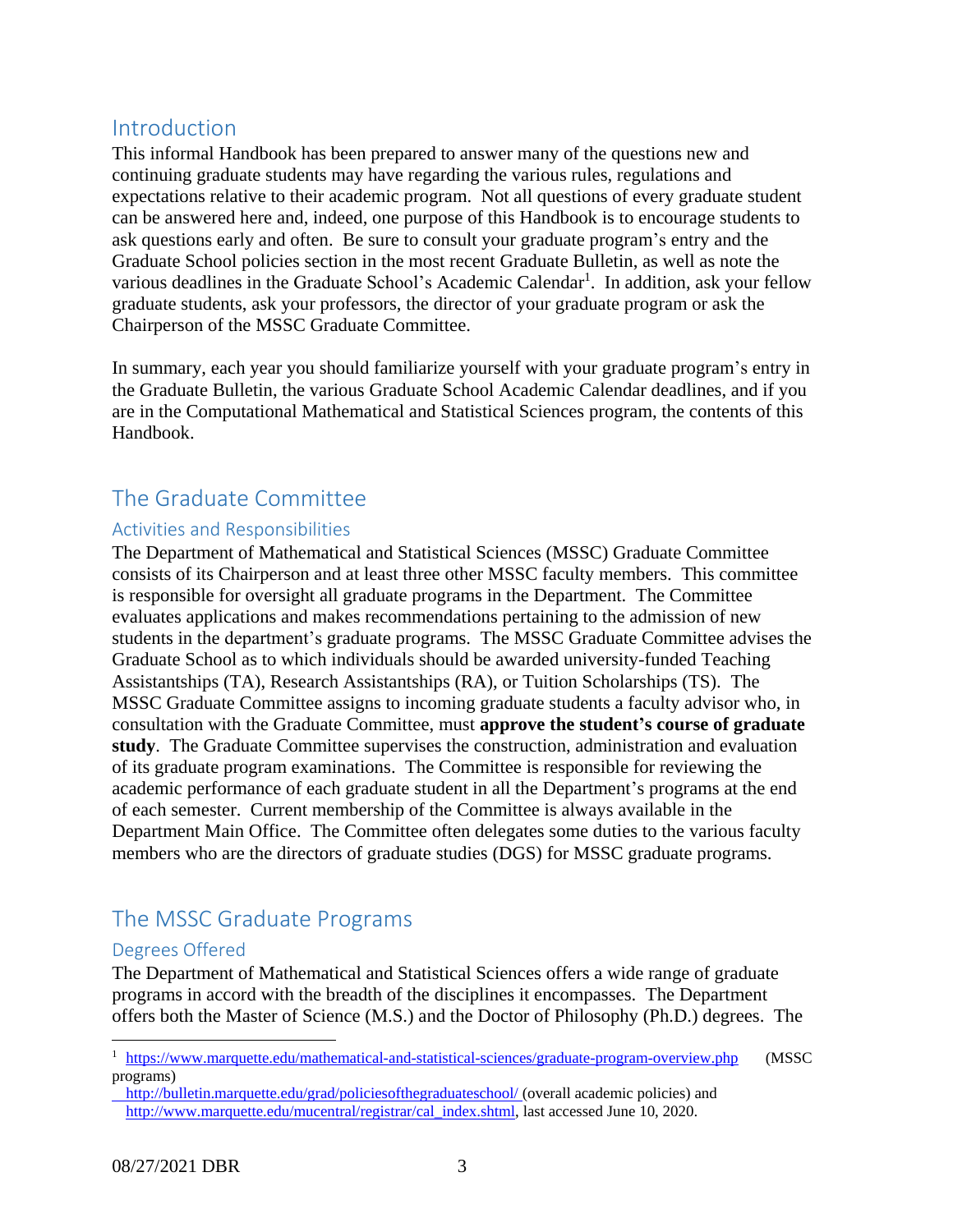M.S. degree may be pursued through several avenues: Applied Statistics (APST), Computational Mathematical and Statistical Sciences (CMPS), or Mathematics for Secondary School Teachers (MSST). The MSSC Department offers jointly with the Department of Computer Science and the Medical College of Wisconsin, the M.S. degree in Bioinformatics (BIIN). The Ph.D. is offered in Computational Mathematical and Statistical Sciences. The Ph.D. in Computational Mathematical and Statistical Sciences spans the entire breath of the department's research interest, as well as potentially other application areas. Whenever discussing the M.S. degree, this Handbook will address the Computational Mathematical and Statistical Sciences program. For information on the APST, BIIN, or MSST, please see their respective Graduate Bulletin listings.

Summary information for the Applied Statistics program is available online at https://bulletin.marquette.edu/grad/programs/appliedstatistics/, for the Bioinformatics Program, more information is available at

https://bulletin.marquette.edu/grad/programs/bioinfomatics/ and for Mathematics for Secondary School Teachers, MSST, consult

https://bulletin.marquette.edu/grad/programs/mathforsecondaryed/.

#### <span id="page-4-0"></span>Admission Requirements

Admission to the Computational Mathematical and Statistical Sciences Master's program requires an undergraduate degree in mathematics, statistics, or a related field such as engineering or an area of science, with at least a minor (3 courses beyond a full three semester calculus sequence, preferably including linear algebra) in mathematics, and proficiency in a high-level computer language. In addition to the prerequisites for admission into the Master's program, admission to the doctoral program requires demonstrated promise for original research. Evidence for promise of original research might include, in addition to undergraduate or graduate records, copies of papers written or projects submitted and evaluations of participation in undergraduate or graduate research programs. For those students entering the doctoral program from the Computational Mathematical and Statistical Sciences Master's program, the Master's thesis or essay will be considered as evidence of ability to search for and synthesize source materials relative to the intended field of doctoral research. Successful completion of a Master's degree in no way guarantees admission into the doctoral program. A successful Master's student must reapply formally for admission to the doctoral program.

#### <span id="page-4-1"></span>The Master's Program

This program is designed to accommodate the student seeking either a Master's or eventually a doctoral degree. Individuals in this program must complete a minimum of 30 semester credit hours. The program requires completion of the 15-semester credit hour Computational Mathematical and Statistical Sciences core, which consists of MSSC 6000, MSSC 6010, MSSC 6020, MSSC 6030, MSSC 6040, and one additional COSC course approved by advisor. Only one credit of MSSC 6090 can count toward the minimum of 30 semester credit hours. For a complete list of the requirements, see the Graduate Bulletin.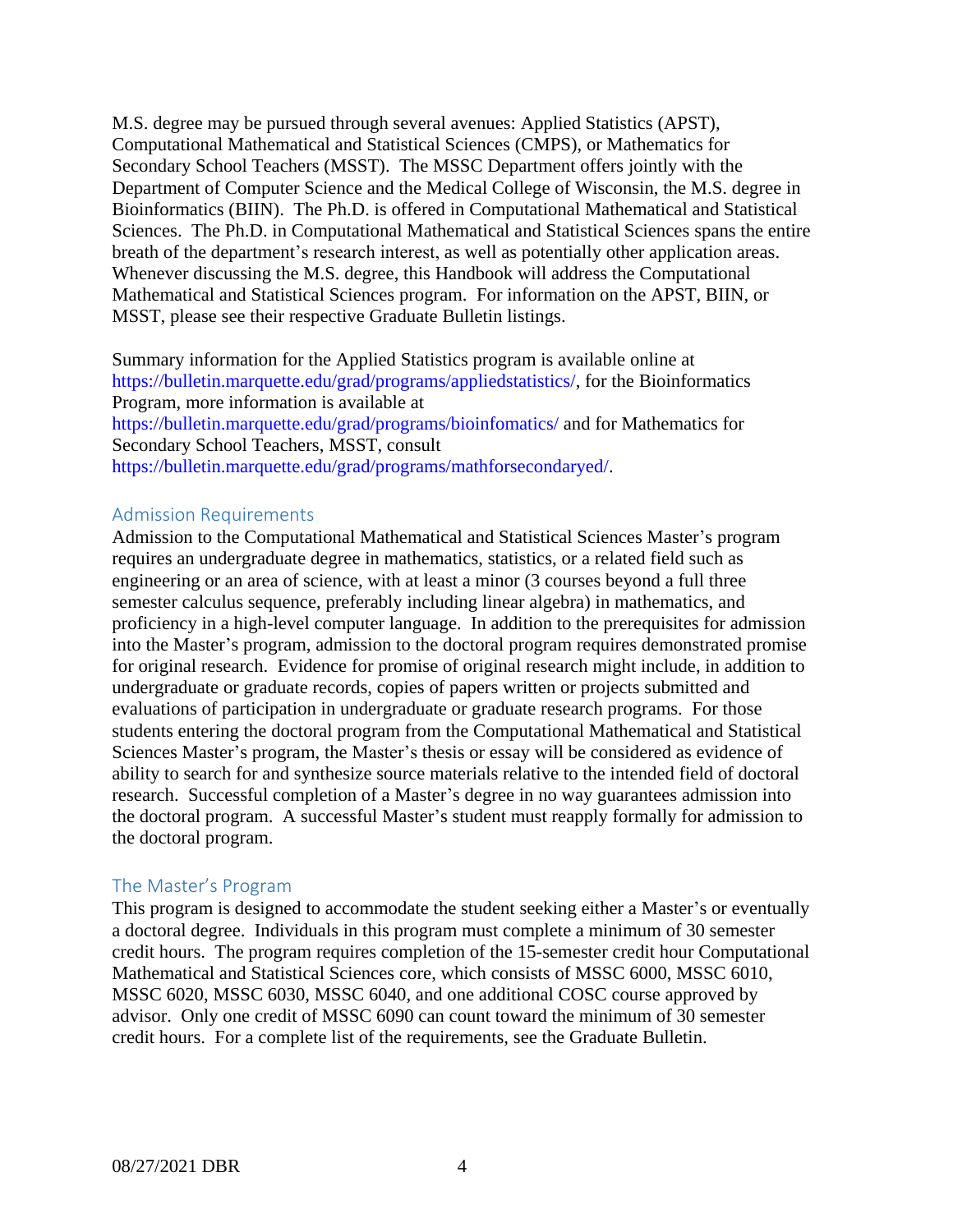### <span id="page-5-0"></span>**Program Learning Outcomes**

- Apply advanced concepts related to discipline coursework to solve theoretical or applied problems.
- Synthesize research publications in their area.
- Demonstrate communication skills appropriate for presenting research to peers and interdisciplinary colleagues.

# <span id="page-5-1"></span>**Course of Study**

In all of the Department's Master's programs, the student must follow a course of study prepared in cooperation with the student's advisor and approved by the Graduate Committee. For the Computational Mathematical and Statistical Sciences program, the Department Main Office has "Graduate Student Program" forms for internal departmental use. A copy of the Graduate Student Program form must be completed at the beginning of each Computational Mathematical and Statistical Sciences student's graduate study. The form is kept in the Department files and must be updated regularly, with the Graduate Committee's approval.

A Graduate School form, the Master's Program Planning Form, must be submitted in the student's first semester of study, reflecting the agreed upon study program.

There are two Master's program study options: Plan A (Thesis) or Plan B (Essay). Under Plan A, a thesis, 6 semester credit hours of thesis credit and 24 semester credit hours of course work are required. At least 12 semester credit hours of the course work must be taken at the strictly graduate 6000, or higher, level. Under Plan B, 30 semester credit hours (usually 10 courses) and a non-credit essay are required. The Plan B essay should reflect the student's ability to synthesize source materials relating to a particular area of research or professional practice. An open-door oral presentation of the essay is required. Under Plan B, at least 15 of the 30 semester credit hours must be at the 6000, or higher, level.

Students will automatically enter under Plan B (Essay) and will need to negotiate with their advisors and the Graduate Committee if they wish to transfer to Plan A (Thesis). This transfer is accomplished by completing the plan form available in the Graduate School and obtaining the required signatures of approval.

## <span id="page-5-2"></span>**Master's Thesis (Plan A)**

The thesis must be an original contribution to the discipline for which six hours of credit are awarded. The student in due time (normally in the last half of their third semester of study) should ask a faculty member to serve as thesis advisor. The thesis advisor need not be the student's academic advisor. After adequate planning, the student should submit the outline of the thesis on the proper form, available from the forms section of the Graduate School website, to the thesis advisor who, if he or she approves it, will submit it to the Graduate Committee Chairperson for approval and forwarding to the Dean of Graduate School. The Graduate School office will inform the student that the outline has been fully approved and a thesis committee appointed. After submitting the outline and obtaining approvals, the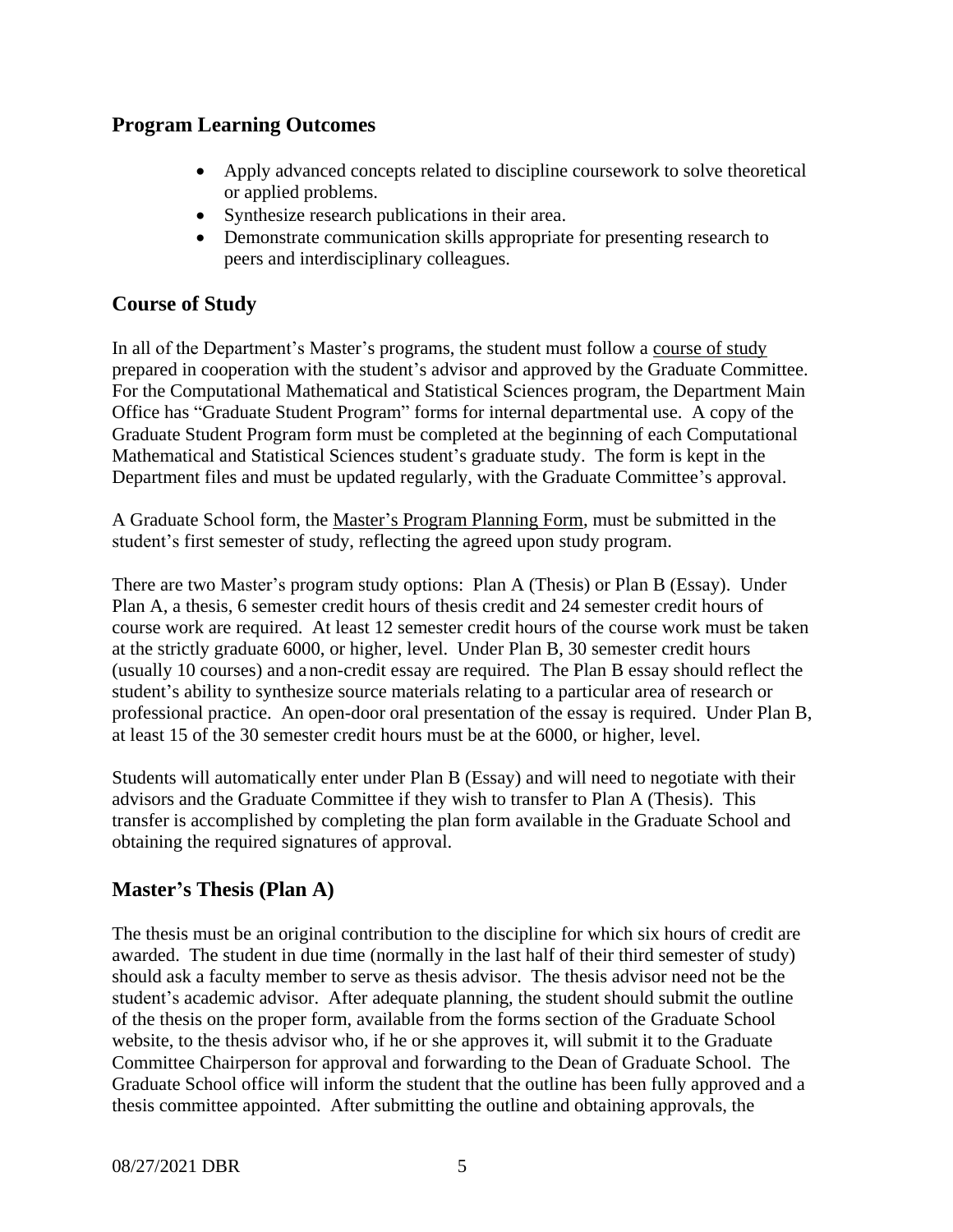student registers for thesis credit at the next registration period<sup>2</sup>. Details concerning thesis format requirements and deadlines are available in the forms section of the Graduate School website and Graduate School's Academic Calendar<sup>3</sup>, respectively. Before the thesis is in final form, it must be submitted in a readable form to all members of the thesis committee for their constructive criticism several weeks before the defense. A thesis must be original work (i.e., **free of plagiarism; plagiarism includes submitting as one's own the ideas or work of another, regardless of whether that information is used verbatim or in paraphrased form**).

After a successful public thesis defense, and any required changes are made, an electronic copy of the completed Master's thesis must be submitted online, on or before the deadline listed in the Academic Calendar. Although the student holds the copyright of the thesis, the thesis is considered a public document by Marquette University and may be placed in the Marquette University library, used by students and faculty, or otherwise released to the public. *Thesis Directives*, found at

#### https://www.marquette.edu/grad/forms.php

should be used as a guide. Advice: As you read the professional, peer-reviewed published literature in your research field, look carefully at manuscript organization, overall formatting, the formatting of tables, formatting of figures, the use of legends, the formatting of graphs, citation style, word choice, *etc*., of high-quality published papers. These papers act as a guide on how YOU should write *professional* prose, e.g., your Master's thesis.

### <span id="page-6-0"></span>**Master's Essay (Plan B)**

In the second year of Master's study, usually at the beginning of the fourth semester (but may be earlier), the student should select a topic of interest and ask a faculty member to serve as their essay advisor. The essay advisor need not be the student's academic advisor. The student and the essay advisor should agree upon a time frame so that the essay can be submitted to the advisor well in advance of the Graduate School deadline for submission (consult the Graduate School Bulletin!), allowing time for corrections and/or revisions. The essay should be approximately 20 typed pages long. The essay must be well written, free of spelling and grammatical errors, with carefully drawn illustrations (where appropriate). The level of presentation should be accessible to other graduate students in the subject area. The essay may, but need not, incorporate original research (i.e., your own new results). It must, however, synthesize the results of the current literature (at least 5 sources) in its subject area, and it must be original work (i.e., **free of plagiarism; plagiarism includes submitting as one's own the ideas or work of another, regardless of whether that information is used verbatim or in paraphrased form**). Essays must be acceptable to the department in style

 $\overline{a}$ <sup>2</sup> MSSC 6999. Master's Thesis. 1-6 cr. hrs. S/U grade assessment. Prereq: Cons. of dept. ch.

<sup>&</sup>lt;sup>3</sup> See "Master's program forms and directions", "Thesis Directives" via <http://www.marquette.edu/grad/forms.php> and the Graduate School Academic Calendar which is available as a hyperlink under [http://www.marquette.edu/mucentral/registrar/cal\\_index.shtml](http://www.marquette.edu/mucentral/registrar/cal_index.shtml)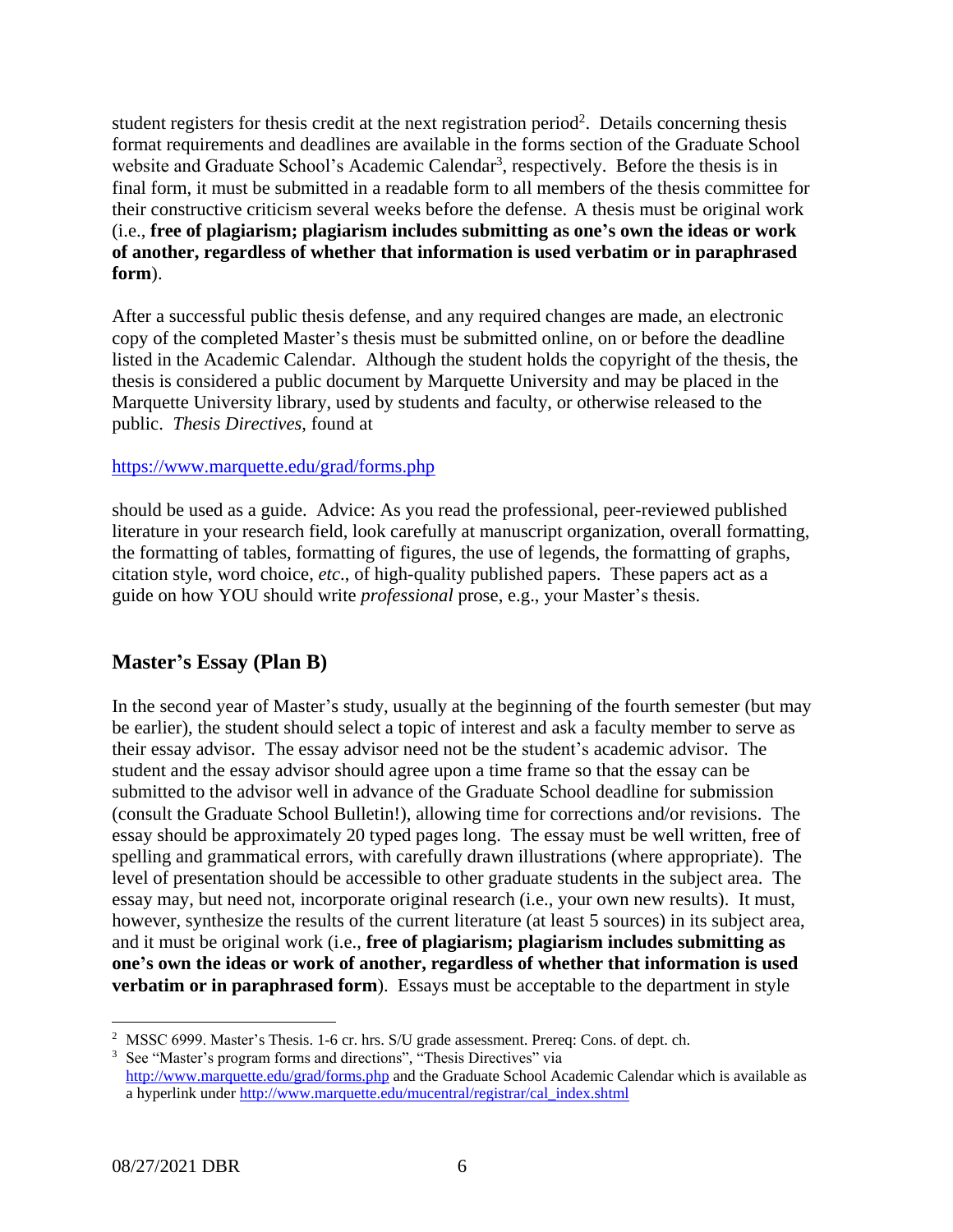and composition. Formatting of essays is at the discretion of the department. *Thesis Directives*, found at https://www.marquette.edu/grad/forms.php, may be used as a guide. Citation of articles and books and other matters of style should conform to a style consistent with publications in the area of the essay. Advice: As you read the professional, peerreviewed published literature in your research field, look carefully at manuscript organization, overall formatting, the formatting of tables, formatting of figures, the use of legends, the formatting of graphs, citation style, word choice, *etc*., of high-quality published papers. These papers act as a guide on how YOU should write *professional* prose, e.g., your Master's essay.

When the advisor approves the final version of the essay, the student should request a copy of the "Essay Approval Form" from the Department Main Office, obtain the signatures of the essay advisor and Chairperson of the Graduate Committee, and then submit an original copy of the essay and a *Master's Thesis/Essay/Professional Project/Publication Approval Form*  with appropriate signatures must be submitted to the Graduate School office on or before the date listed in the Academic Calendar. The university or its departments retain final approved copies of essays for use by the public as reference or instructional materials.

### <span id="page-7-0"></span>The Doctoral Program

## <span id="page-7-1"></span>**The Ph.D. Degree**

The degree of Doctor of Philosophy in Computational Mathematical and Statistical Sciences is conferred upon recognition that a significant original research project has been successfully completed. The major criterion for deciding whether a candidate's research merits the Ph.D. degree is the judgment that all or part of the doctoral dissertation would be acceptable for publication as an original research article by a respected journal in the dissertation's area of research.

## <span id="page-7-2"></span>**Program Learning Outcomes**

- Modify, adapt or construct methods, techniques and software for addressing significant problems in the field of Computational Mathematical and Statistical Sciences.
- Conduct original research that results in a major written scholarly work in the Computational Mathematical and Statistical Sciences. Synthesize research publications in their area of specialization.
- Demonstrate communication skills appropriate for presenting research to peers, teaching college-level courses, or collaborating with interdisciplinary colleagues.

# <span id="page-7-3"></span>**Residency Requirement**

The Graduate School's residency requirement is designed to immerse doctoral students in the campus community of scholars. The residency requirement must be satisfied in the department in which the student is seeking a doctoral degree. The residency requirement is met when a student completes nine credits of course work, or its equivalent per term, for two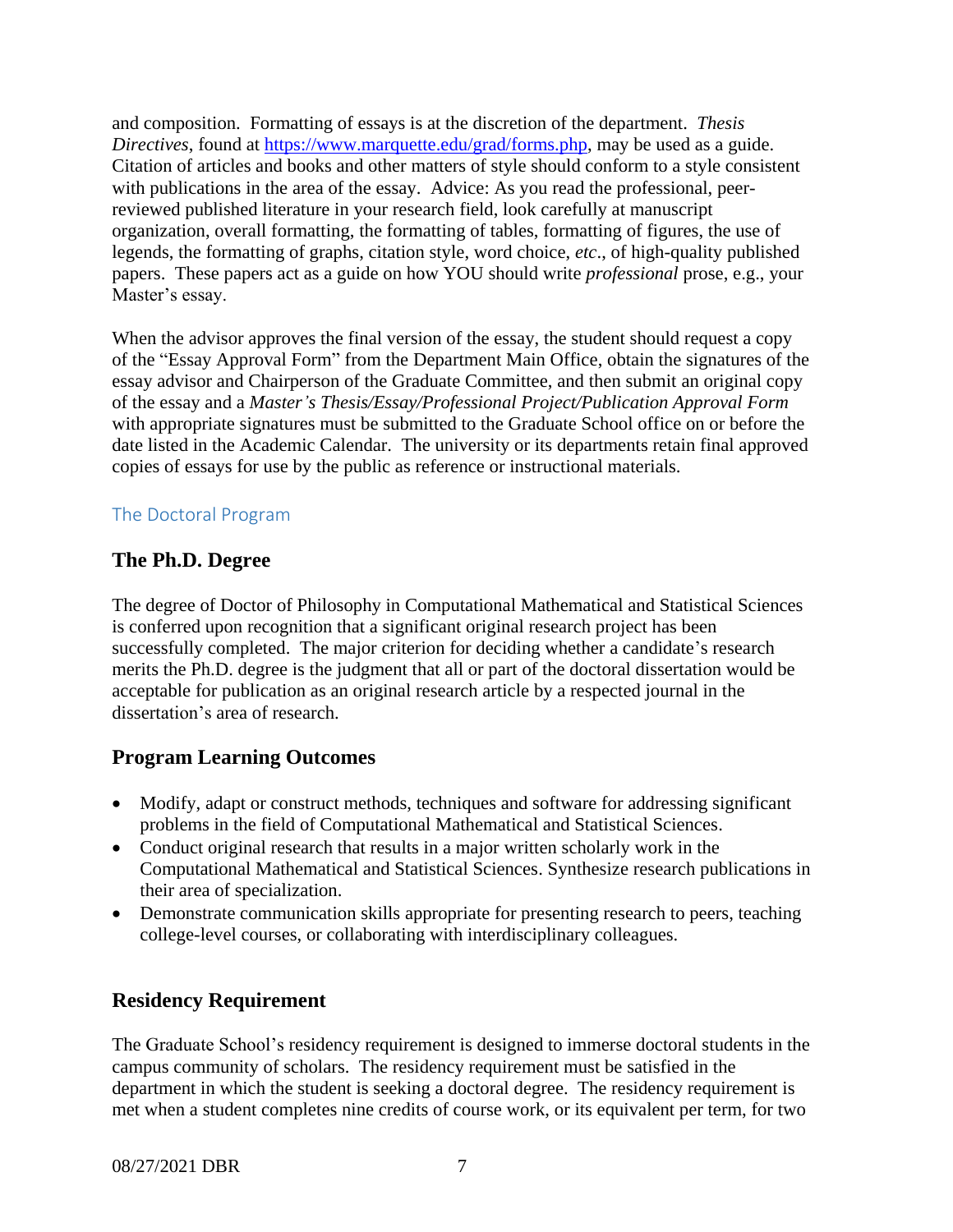terms within an 18-month period, or alternatively, completes at least six credits of course work, or its equivalent per term, for three terms within an 18-month period. Plans for the residency must be included on the *Doctoral Program Planning Form* (see below). The credit load necessary to meet the six- or nine-credit requirement may be met by course work alone or course work in conjunction with dissertation credits (departmental seminars or facultydirected independent study courses may also be employed to satisfy the course work requirement).

## <span id="page-8-0"></span>**Course of Study**

On entering the program, each student is assigned an academic advisor by the Graduate Committee and, with the advisor's assistance, must prepare a plan of study for his/her first two years. The initial academic advisor is not necessarily the student's dissertation advisor. The two-year plan of study is recorded on the Department's "Informal Computational Mathematical and Statistical Sciences Program Planning Form," available from the Department Main Office, a copy of the form is also included in this Handbook's Appendix. The plan of study is to guide the student's program through the completion of the Comprehensive Examination before they determine their dissertation advisor and the remainder of the requirements for their degree.

After successful completion the Comprehensive Examination, a doctoral student must submit to the Graduate School paperwork that commits their formal program of study. This formal program of study should be defined, in cooperation with an advisor, and submitted via the Graduate School's *Doctoral Program Planning* Form. The formal program of study first requires approval by the department's Graduate Committee and is then submitted to the Graduate School for their approval. The total program, exclusive of 12 dissertation semester credit hours, will contain a minimum of 45 semester credit hours of approved course work beyond the bachelor's degree, including the 15-credit Computational Mathematical and Statistical Sciences core, which consists of MSSC 6000, MSSC 6010-MSSC 6040, and 2 credits of MSSC 6090, Research Methods/Professional Development, and one additional COSC course approved by advisor. Note: There are two different versions of MSSC 6090, **approved programs of study are to include the two different MSSC 6090 offerings.** Approved doctoral programs of study will normally include 6 semester credit hours of course work outside the department and no more than 12 credits in 5000-level courses. Twelve hours of dissertation credits (MSSC 8999) are also required beyond the 45 credit hours.

## <span id="page-8-1"></span>**The Doctoral Committee**

The student's Doctoral Committee is formed as soon as possible after successful completion of the basic course work and the Comprehensive Examination; by which time the student should be sure as to the area in which he/she will do research. It will be the student's responsibility to choose, with the advisor's help and the guidance of the Graduate Committee, the potential members of the Doctoral Committee. The dissertation advisor will normally be a faculty member with a majority appointment in MSSC.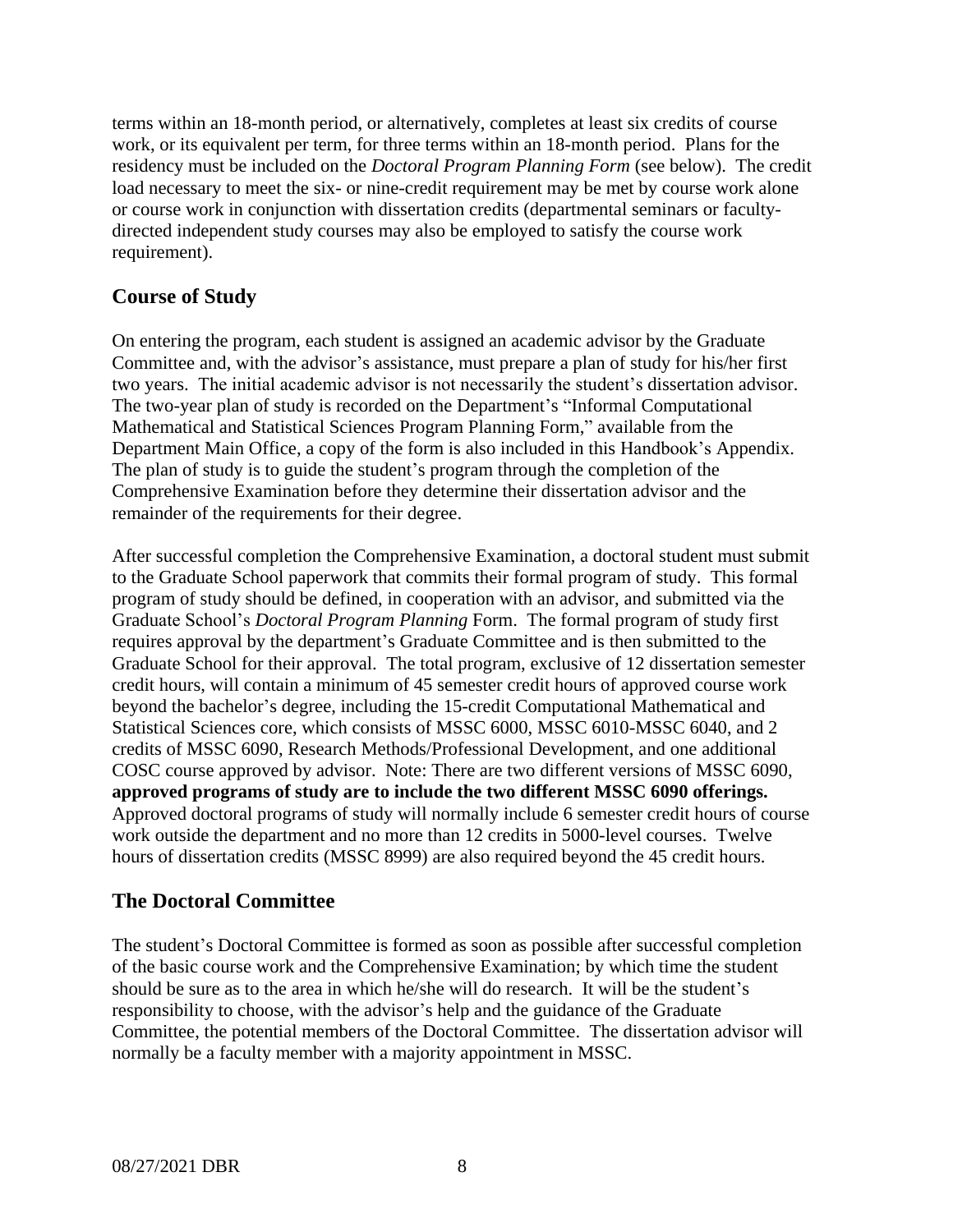For students admitted into the Computational Sciences (CMPS) doctoral program under MSCS: Dissertation Committees must have at least four members, including at least three MSSC faculty or COSC faculty that used to be MSCS faculty. With encouragement to have the committee broadly represent MSCS disciplines. For students admitted into the Computational Mathematical and Statistical Sciences (CMPS) doctoral program under MSSC: Dissertation Committees must have at least four members, including at least three of which have majority appointments in MSSC. With encouragement to have the committee broadly represent MSSC disciplines. The dissertation committee chair is one of the "at least three" faculty.

It is common for a Doctoral Committee to have at least one faculty member from another Marquette department or, in some instances, a faculty member at an institution other than Marquette University. Participating faculty from outside the Department may also serve on the committee, and, in some rare cases, direct dissertations. The Doctoral Committee is submitted to and appointed by the Graduate Committee Chairperson, but is formally appointed by the Chairperson of the Department after consultation with the Graduate and Executive Committees. The Doctoral Committee is a departmental body whose members will normally serve as the student's Qualifying Examination Committee and Dissertation Committee as well as conduct the student's Defense of Dissertation, all on behalf of the Graduate School. The Chairperson of the Doctoral Committee normally serves as the student's Dissertation Advisor.

#### <span id="page-9-0"></span>*Language Requirements*

No foreign language is required by the program.

#### <span id="page-9-2"></span><span id="page-9-1"></span>*Examinations*

#### Comprehensive Examination

This is a written examination based on the Computational Mathematical and Statistical Sciences core. It is to test the student's ability to integrate the core material, to solve problems of some difficulty, and to demonstrate a readiness for doctoral research. This examination is given by the Graduate Committee every August and may be offered again in January.

#### <span id="page-9-3"></span>Qualifying Examination

This is an oral examination, administered by the student's Doctoral Committee. The Qualifying Examination is used to determine whether the student is adequately prepared to begin research for the dissertation. Questions in the Qualifying Examination may be wide-ranging, dealing with topics of general background and background in the intended field of study. Most of the examination, however, will center on a dissertation proposal – an outline of proposed dissertation research. It is common for the committee to expect an in-progress draft of the dissertation prior to the qualifying exam.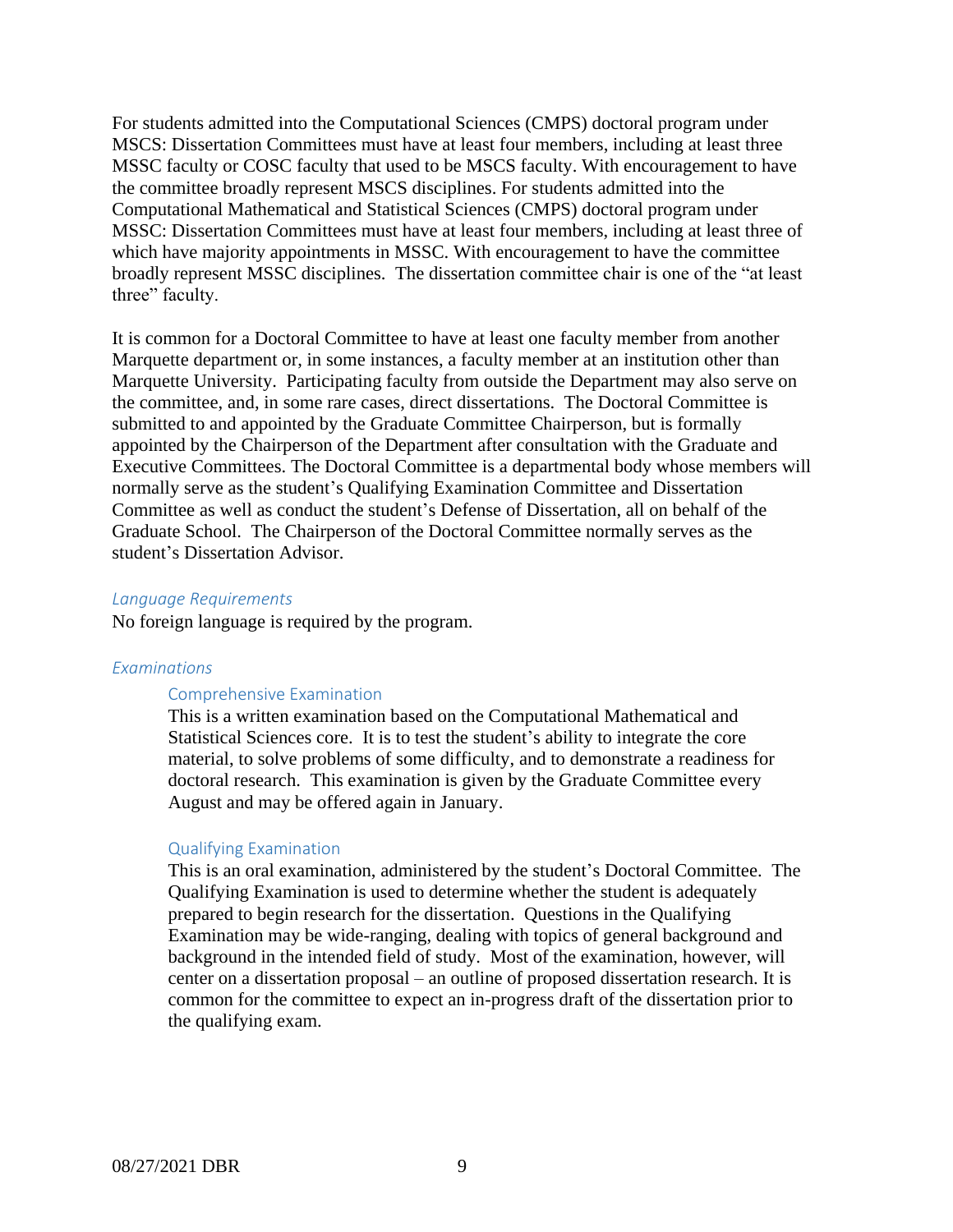#### <span id="page-10-0"></span>Advancement to Candidacy

Advancement to candidacy for the doctoral degree is considered only after successful completion of the Comprehensive Examination, completion of all course work and residency specified in the Doctoral Program Planning Form, and successful completion of the Qualifying Examination.

#### <span id="page-10-1"></span>Defense of Dissertation (Final Oral Examination)

When the student approaches the completion of his/her dissertation, arrangements should be made for an oral dissertation defense. An official program announcing the defense is then prepared by the student and the department and published by the Graduate School. The proposed program must be submitted to the Graduate School at least two weeks before the date of the defense. The defense of the dissertation will be conducted by the Dissertation Committee, but at minimum be conducted by at least four qualified faculty members, at least three of whom are on the candidate's Doctoral Committee and in the MSSC Department. A successful defense of the dissertation constitutes the final requirement for a doctoral degree and makes the candidate eligible for the official conferral of the degree upon successful submission of the written dissertation.

#### <span id="page-10-2"></span>*Formal Deadlines*

<span id="page-10-3"></span>Students intending to pursue a Ph.D. are expected to complete the following requirements within the stipulated period:

#### Comprehensive Examinations

A full-time doctoral student must complete the core courses within the first two years of study while a part-time student must complete them within the first three years of study. Full-time students in the doctoral program must attempt the comprehensive examination at the Fall offering before their third year of beginning their graduate studies in this department while part-time students must attempt the comprehensive examination at the Fall offering before their fourth year. A student who completes the core courses before two years or has credit transferred for them must take the comprehensive exam at the first offering after completion or awarding of core course credit. If unsuccessful in a first attempt, a student may sit for this exam one additional time at the next offering.

#### <span id="page-10-4"></span>Doctoral Committee

All students must submit at least four names, including at least three of which that have majority appointments in MSSC (including the advisor), of the proposed members of the Doctoral Committee on the form in the Appendix to the Chairperson of the Graduate Committee within one semester of completion of the Comprehensive Examination.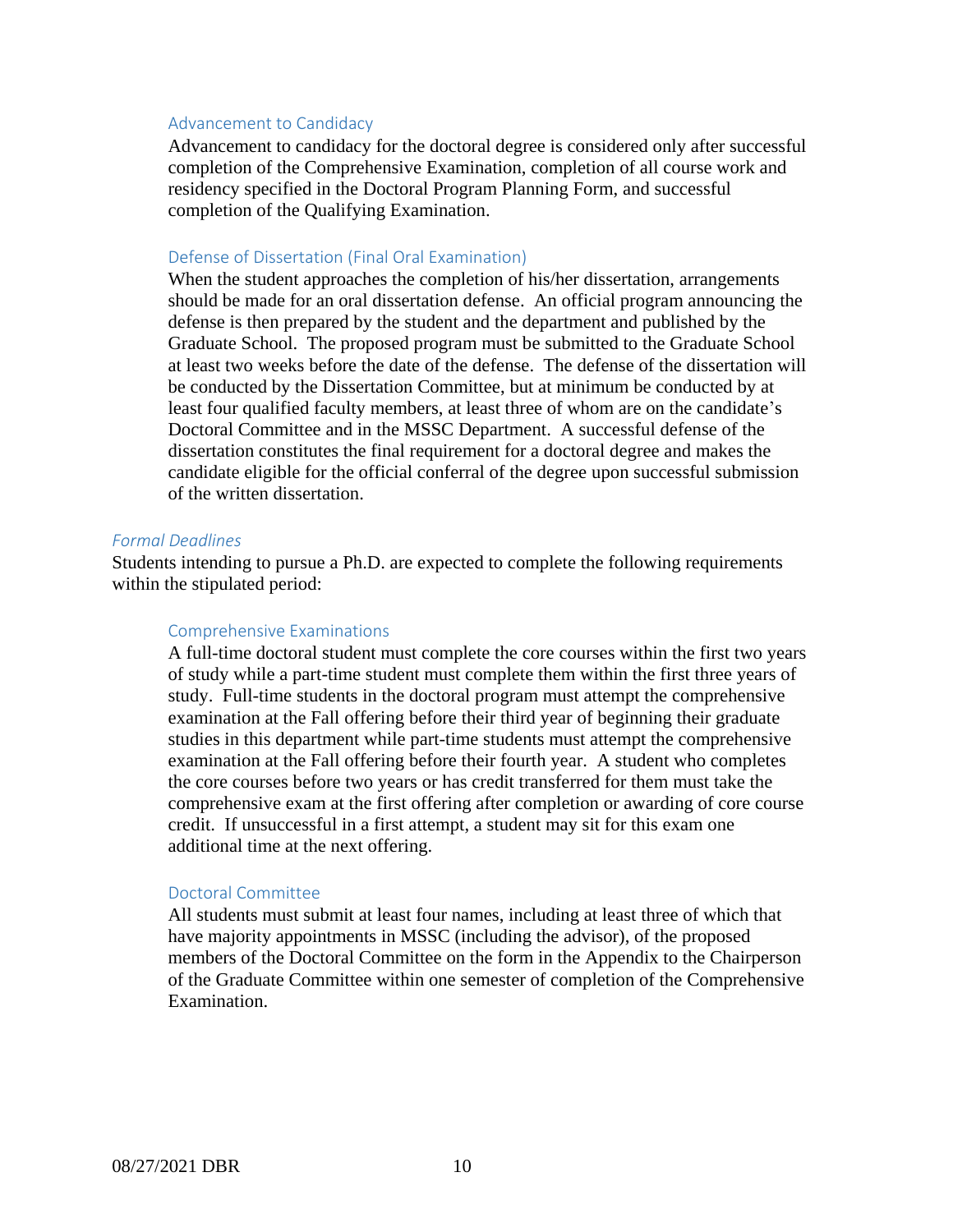#### <span id="page-11-0"></span>Doctoral Planning

All students must submit the Doctoral Program Planning Form to the Graduate School, with a copy provided to the Chair of the Graduate Committee, within one month of approval of the Doctoral Committee.

#### <span id="page-11-1"></span>Qualifying Examination

All students must attempt the Qualifying Examination within one year of completion of the Comprehensive Examination. Students are urged to consult the Doctoral Committee at the time of its formation and thereafter, to ascertain the Committee's expectations for that examination.

Failure to meet any of these deadlines can result in the suspension of financial aid and/or removal from the program, except in extenuating circumstances. Students must submit a formal request to the Chair of the Graduate Committee at least 14 days in advance of any deadline for an exception. Student progress in satisfying these deadlines will be evaluated each semester in conjunction with the student's review by the Graduate Committee. Each semester the Graduate Committee will provide either a satisfactory or unsatisfactory evaluation of a student's progress. Upon an evaluation of unsatisfactory progress, a memo will be sent to the student and Research Advisor (or Graduate Chairperson) listing the reason for the unsatisfactory progress evaluation and steps to return to satisfactory progress. A first semester of unsatisfactory progress will serve as a warning. A student with unsatisfactory progress for a second semester may be placed on a wait list for an assistantship.

#### <span id="page-11-2"></span>*The Ph.D. Dissertation*

The dissertation is the primary degree requirement and must make a significant contribution to increase human knowledge. After advancement to candidacy, normally during the first semester in which dissertation credits are taken, the student must submit a dissertation outline to the dissertation advisor on the *Outline for Dissertation, Thesis, Professional Project or Essay* form that is available on the Graduate School forms website<sup>4</sup>. If approved by the dissertation advisor, the outline will be submitted for approval to the Graduate Chair who on behalf of the Department Chairperson then forwards the outline to the Dean of the Graduate School. On this outline form is also a list of the members of the Dissertation Committee, which normally consists of the Doctoral Committee. If the outline is approved by the Dean of the Graduate School, it will be returned to the Chairperson of the Doctoral Committee and the student will be informed by the Graduate School Office that it has been approved. When the student begins research for the dissertation, each member of the Doctoral Committee offers direction. Usually, however, the student works most closely with the dissertation advisor who, as such, normally serves as Chairperson of the Doctoral Committee. **The dissertation advisor and student should consider convening periodic meetings of the Doctoral Committee so that the student may brief them of their ongoing progress.** For dissertation deadlines, the student should consult the Graduate School Academic Calendar<sup>5</sup>

<sup>4</sup> [http://marquette.edu/grad/forms.php,](http://marquette.edu/grad/forms.php) last accessed June 10, 2020.

<sup>&</sup>lt;sup>5</sup> The Graduate School Academic Calendar is available as a hyperlink under [http://www.marquette.edu/mucentral/registrar/cal\\_index.shtml](http://www.marquette.edu/mucentral/registrar/cal_index.shtml)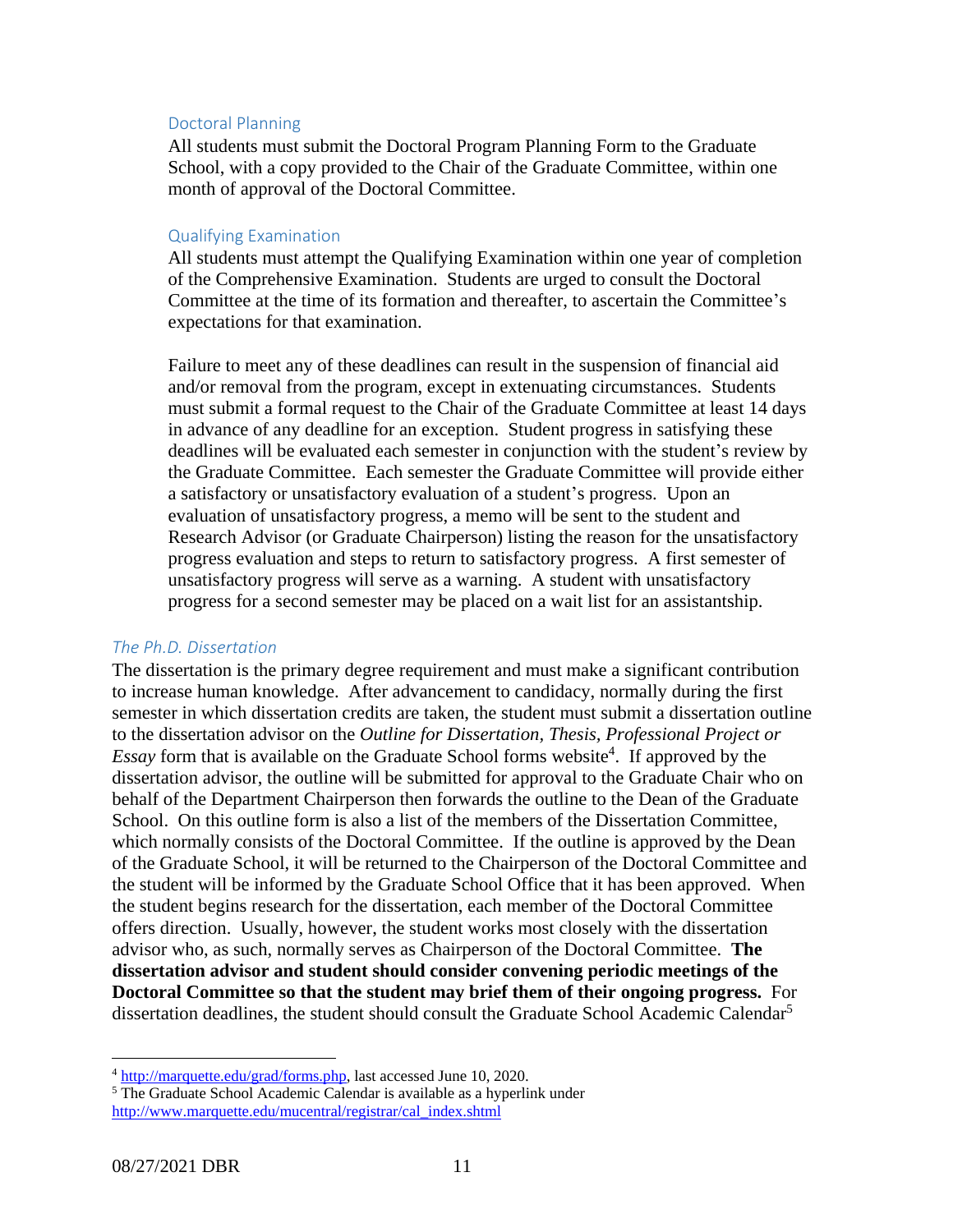and the Chairperson of the Graduate Committee. For the required proper format of the Ph.D. dissertation as well as other requirements of the Graduate School relative to the submission of the dissertation, the dissertation defense program, the public defense of dissertation, the final form for the dissertation, application for graduation, and electronic submission of the dissertation, the student should examine reasonably soon after his/her advancement to candidacy, the various Graduate School publications in the "Doctoral program forms and directions" area of the Graduate School forms website<sup>6</sup>

- Dissertation Directives
- Announcement for Public Defense of the Dissertation
- Dissertation Checklist
- Publishing Through MU's Raynor Memorial Library

At the conclusion of the student's work, the Dissertation Committee evaluates the dissertation, possibly seeking the opinion of specialists outside of the Department to assist in making a judgment. When the dissertation is approved by the Doctoral Committee, it is submitted to the Graduate School.

#### <span id="page-12-0"></span>*Dissertation Credits*

Normally, students register for dissertation credits (MSSC 8999) after Advancement to Candidacy but not before passing of the Comprehensive Examination. A student must register for a total of twelve dissertation credits; note: a student cannot register for more than twelve dissertation credits. A student may register for the twelve dissertation credits at one time or over several semesters before graduation.

## <span id="page-12-2"></span><span id="page-12-1"></span>Course Load

#### Maximum Course Loads

A graduate student may register for no more than 13 credit hours during any one semester or 7 credit hours during an individual summer session, but no more than 13 credits for the entire summer term. The norm is 9 credits in an academic year semester.

#### <span id="page-12-3"></span>Graduate Assistants

During the semesters their assistantships are in effect, Graduate Assistants may register for no more than 10 credits in a fall or spring semester and seven credits for each of the summer sessions (but no more than 13 credits for the entire summer term). Student award letters state the maximum number of credits which may be paid for in a particular semester by the tuition scholarship, if any, that is included with assistantship.

#### <span id="page-12-4"></span>Full-time Status

A student taking 7 semester credit hours of coursework or registered for full-time continuous enrollment is considered a full-time student. Note that audits are NOT counted in determining full-time or part-time status. A student, who must maintain

<sup>6</sup> [http://marquette.edu/grad/forms.php,](http://marquette.edu/grad/forms.php) last accessed June 10, 2020.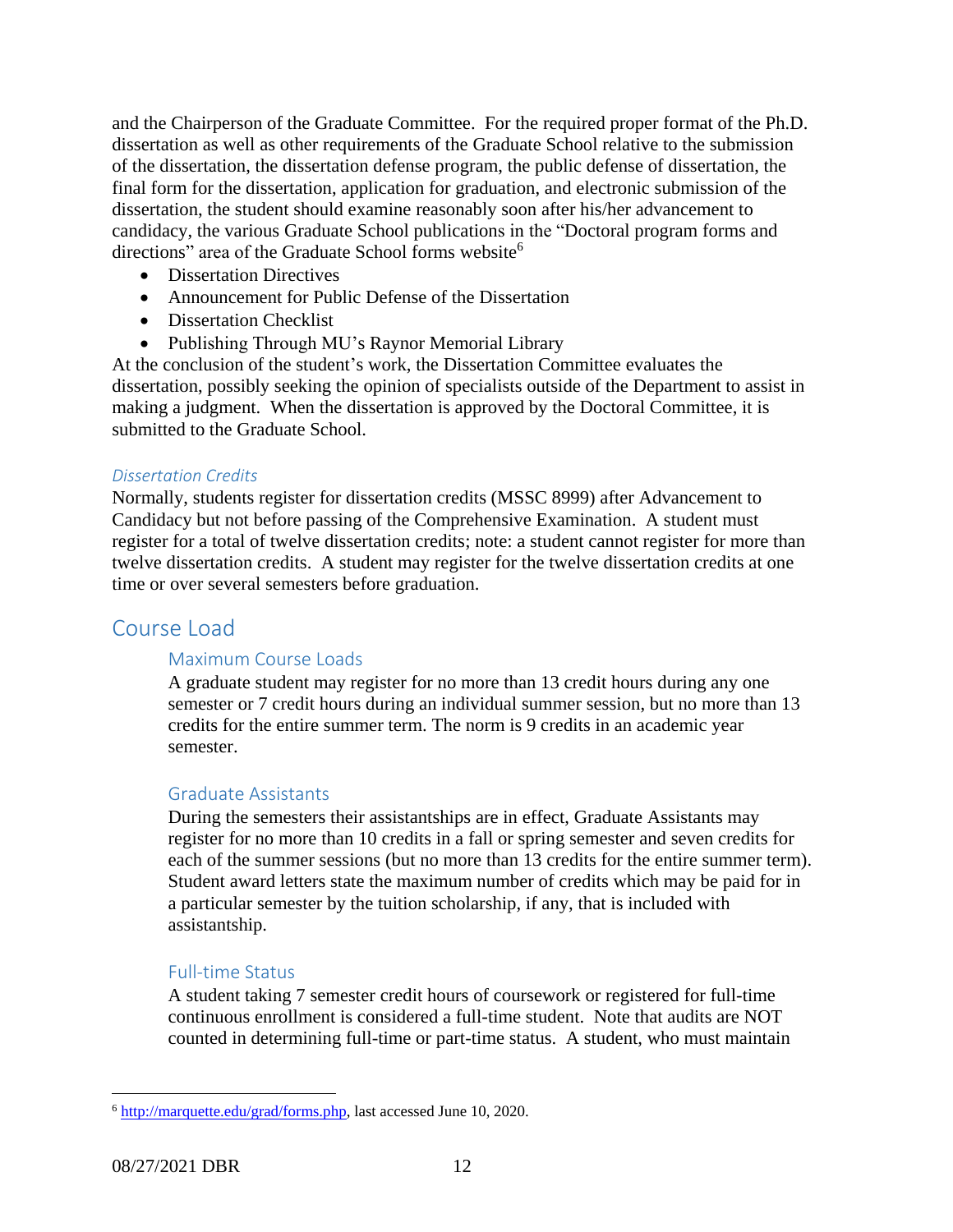full-time status, say for visa, scholarship or loan requirements, needs to consider this fact before withdrawing from a course or switching to audit.

# <span id="page-13-0"></span>Academic Review

At the end of each semester, each student's progress is reviewed by the Graduate Committee and the Graduate School. Graduate students are expected to maintain a quality point average of at least 3.00. Doctoral students are also expected to strictly adhere to the deadlines for completion of examinations, *etc*. In addition, Graduate Assistants are reviewed on the basis of the performance of their duties - see the department's Graduate Assistant Handbook. Unsatisfactory progress in one semester will result in a warning letter to the student and their advisor. Further unsatisfactory progress may result in being placed on a wait list for any department recommended financial aid and potentially being dropped from the Graduate School.

# <span id="page-13-1"></span>Continuous Enrollment

All degree seeking graduate students must be continuously enrolled each semester in the academic year, except summer sessions, in order to maintain graduate student status. Accordingly, all degree seeking graduate students must enroll in either (1) advisor-approved course work, (2) thesis or dissertation credits, or (3) one of the continuation enrollment courses, as described in the Graduate Bulletin. Any student failing to be continuously enrolled in consecutive fall/spring semesters must petition for readmission upon return and is assessed a readmission fee and fees for each semester missed. See the Graduate School Bulletin for details.

Should a student need to interrupt their graduate studies, they should consult the Graduate Bulletin for guidance on requesting a leave of absence.

# <span id="page-13-2"></span>Time Limitations

A full-time student in the Computational Mathematical and Statistical Sciences program is expected to complete all requirements for a Master's degree in two years and a doctoral degree in five years. A student taking much longer than these expected degree completion times may be considered making less than satisfactory progress. The Graduate School has maximum time deadlines by which a student must complete all requirements for a Master's or doctoral degree. These deadlines are within six years (for a Master's degree) or within eight years (for a doctoral degree) of initial registration in the program. Applications for extension must be made to the Graduate School, with the cooperation of the Graduate Committee. The department does not normally support students on assistantships beyond their expected degree completion time.

# <span id="page-13-3"></span>Teaching and Learning Seminar

All department graduate assistants are expected to attend this seminar; attendance is a condition of employment for TAs and RAs, unless waived. Topics related to teaching and/or the graduate program, are investigated, with contributions from faculty and "senior" students. A student taking a full-course load need not formally register for credit to attend the seminar.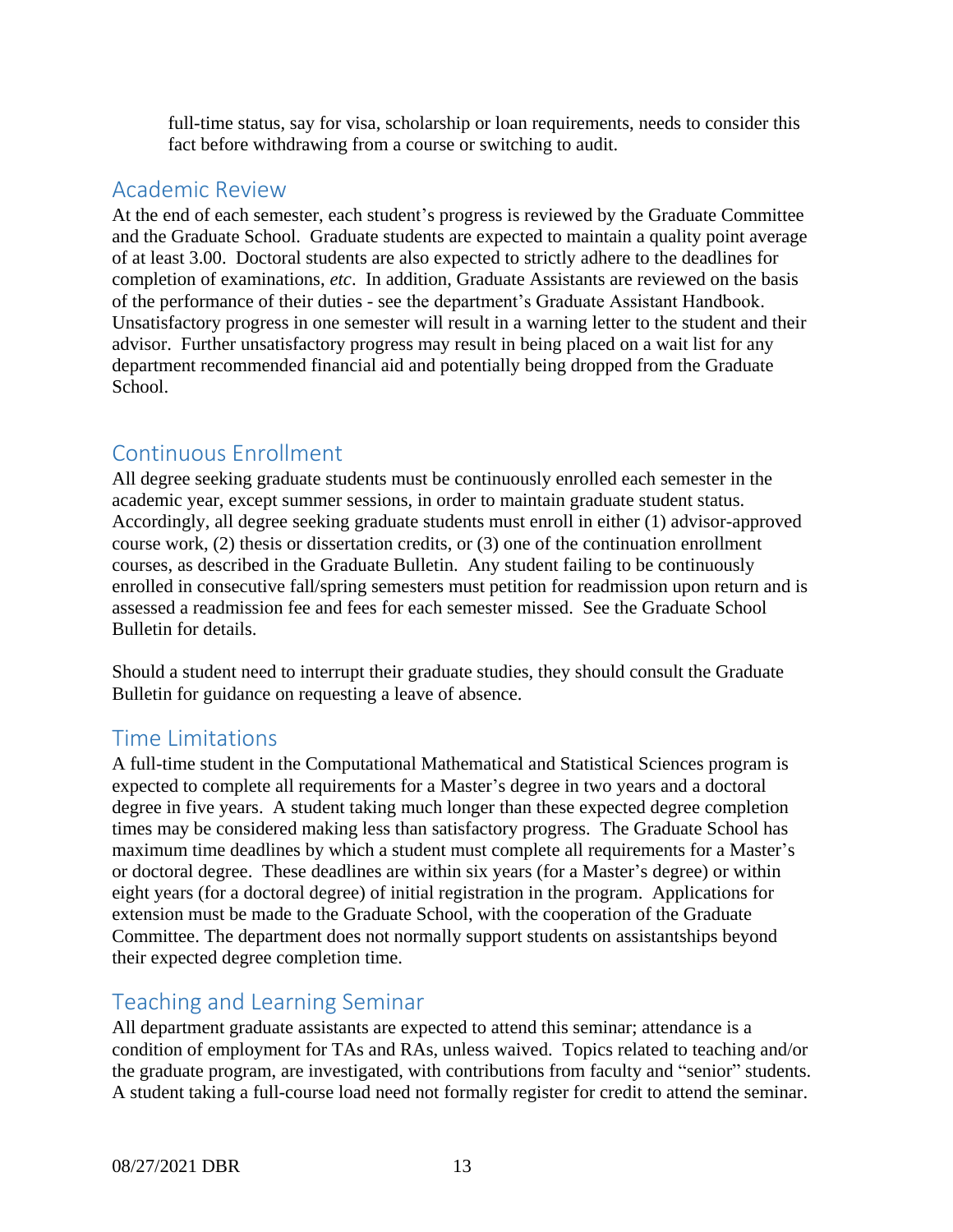However, the seminar is a convenient way to maintain a full-time status for those taking two courses only, either by registering for the one credit or by attending as a condition of continuous enrollment. However, students may register for only one credit in any academic year. This seminar is offered every Fall semester.

# <span id="page-14-0"></span>Marquette–UWM and Marquette–Medical College of Wisconsin Course Work

Marquette University has agreements with both the University of Wisconsin–Milwaukee (UWM) and with the Medical College of Wisconsin (MCW) that enable graduate students to take courses at these institutions as part of their programs. The course being taken at the host institution must not be available at Marquette. *Normally*, no more than six credits taken at UWM or MCW can be counted toward degree completion at Marquette, unless the courses are taken as part of a joint program. Students must apply for admission to the host institution as a special student; the application fee is waived. A Marquette student must complete the appropriate registration form, found online on the **Graduate School forms website<sup>7</sup>**, then obtain their adviser's approval, and finally submit the completed form to the Graduate School. This will register the student for the course GRAD 6933 (UWM course) or GRAD 6945 (MCW course), both of which are variable title and variable credit courses that reflect the title and number of credits of the course at the host institution. The student must also register for the course at the host institution. Tuition is only paid at the home institution for the GRAD 6933 or GRAD 6945 course. Only degree-seeking graduate students in good standing are eligible to participate. This program is not intended for students in joint programs such as bioinformatics, biomedical engineering, and healthcare technologies management, where the courses between Marquette and MCW are cross-listed. Note that UWM and MCW academic calendars are typically different from Marquette's academic calendar. *The student should be aware that UWM and MCW have registration deadlines that are different from Marquette's registration deadlines, a student should consult with their academic advisor far in advance of any one deadline and obtain the necessary approvals.*

# <span id="page-14-1"></span>The Faculty

As described in the preceding sections, each graduate student in the Master's program must choose a thesis advisor (Plan A) or an essay advisor (Plan B) who will supervise the student in the research and writing of the Master's thesis or Master's essay. Any faculty member may be approached with this request and the student must convince the faculty member to agree to it, **but the choice of the thesis or essay advisor must be approved by the Graduate Committee**. For those students who intend to continue beyond the Master's degree toward the Ph.D., it is strongly advised that the thesis or essay advisor be chosen from among those research active faculty members who could also serve, in the future, as the Ph.D. dissertation advisor.

 $<sup>7</sup>$  As of August 13, 2020, these forms are under the menu item "Registration: Courses Taken by Marquette</sup> Students for Marquette Credit at Other Institutions"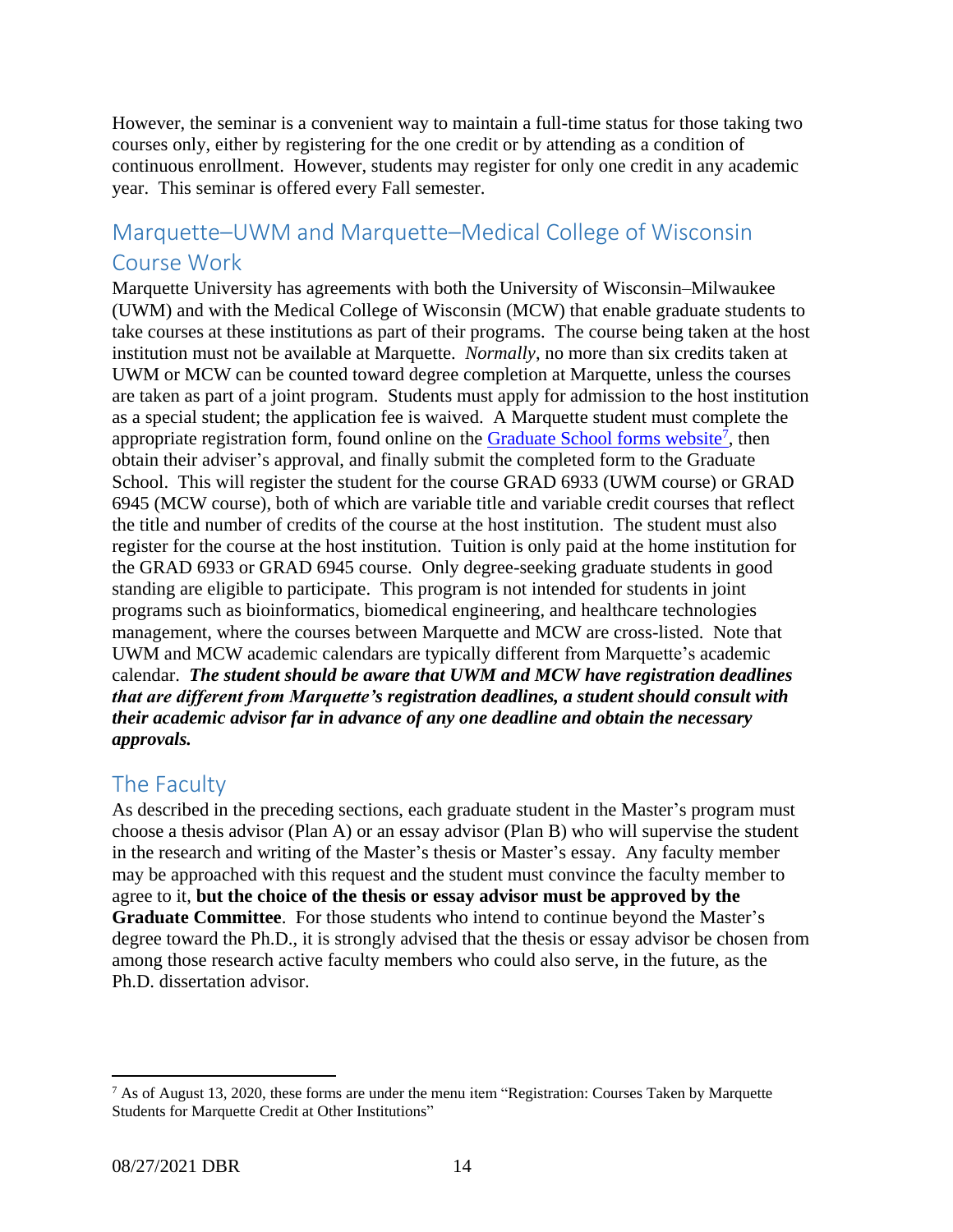When the doctoral student is reasonably sure as to the area of his/her research activities he/she will choose, with his/her advisor's help and the assistance of the Graduate Committee, the potential members of his/her Doctoral Committee should be identified.

A list of MSSC faculty members, their research area and recent publications is available on the department web site at [www.mssc.mu.edu.](http://www.mssc.mu.edu/)

# <span id="page-15-0"></span>International Students

#### <span id="page-15-1"></span>Students on Study Visas

Marquette's Office of International Education (OIE) is located on the fourth floor of Holthusen Hall on the Marquette University campus. The OIE's United States of America telephone number is 414-288-7289. Marquette's non-immigrant foreign-born students should report to OIE as soon as they arrive on campus. OIE is the main source of information and assistance for international students and, by stopping there first, the international student will save time and trouble settling into a routine at Marquette.

Immigration regulations continue to change. For up-to-date information, please consult with the Office of International Programs as well as routinely check your Marquette University email account for important messages!

#### <span id="page-15-2"></span>Course Loads

Every international student admitted on a student visa must register for a full-time course load. A student taking seven credit hours, or registered for full-time continuous enrollment (see the Graduate Bulletin), is considered to be a full-time student. Note that audits are NOT counted in computing hours for full-time or part-time status.

#### <span id="page-15-3"></span>Language Difficulties

International students in the MSSC Computational Mathematical and Statistical Sciences programs have presented a minimum language examination score, such a TOEFL-iBT (Internet-based Test of English as a Foreign Language) score of at least 90. The Computational Mathematical and Statistical Sciences program's TOEFL-iBT threshold score is higher than the Marquette University Graduate School minimum for admission. Presenting a TOEFL score above the admission threshold level does not necessarily indicate that the student has the required proficiency in the English language -- especially with respect to listening comprehension and speaking/pronunciation. Fluency in these areas is an absolute necessity, not only for the graduate student's academic success (our programs involve many courses, seminars, colloquia, oral exams, in which participation involves, primarily, the spoken word) but also because the program requires significant written artifacts (a Master's thesis, Master's essay, or doctoral dissertation) that is verbally defended or presented. It is the graduate student's responsibility to correct any language deficiencies he or she may have. Here are some suggestions:

a. All new international students' language skills should have been evaluated by the Office of International Education during the week of orientation. New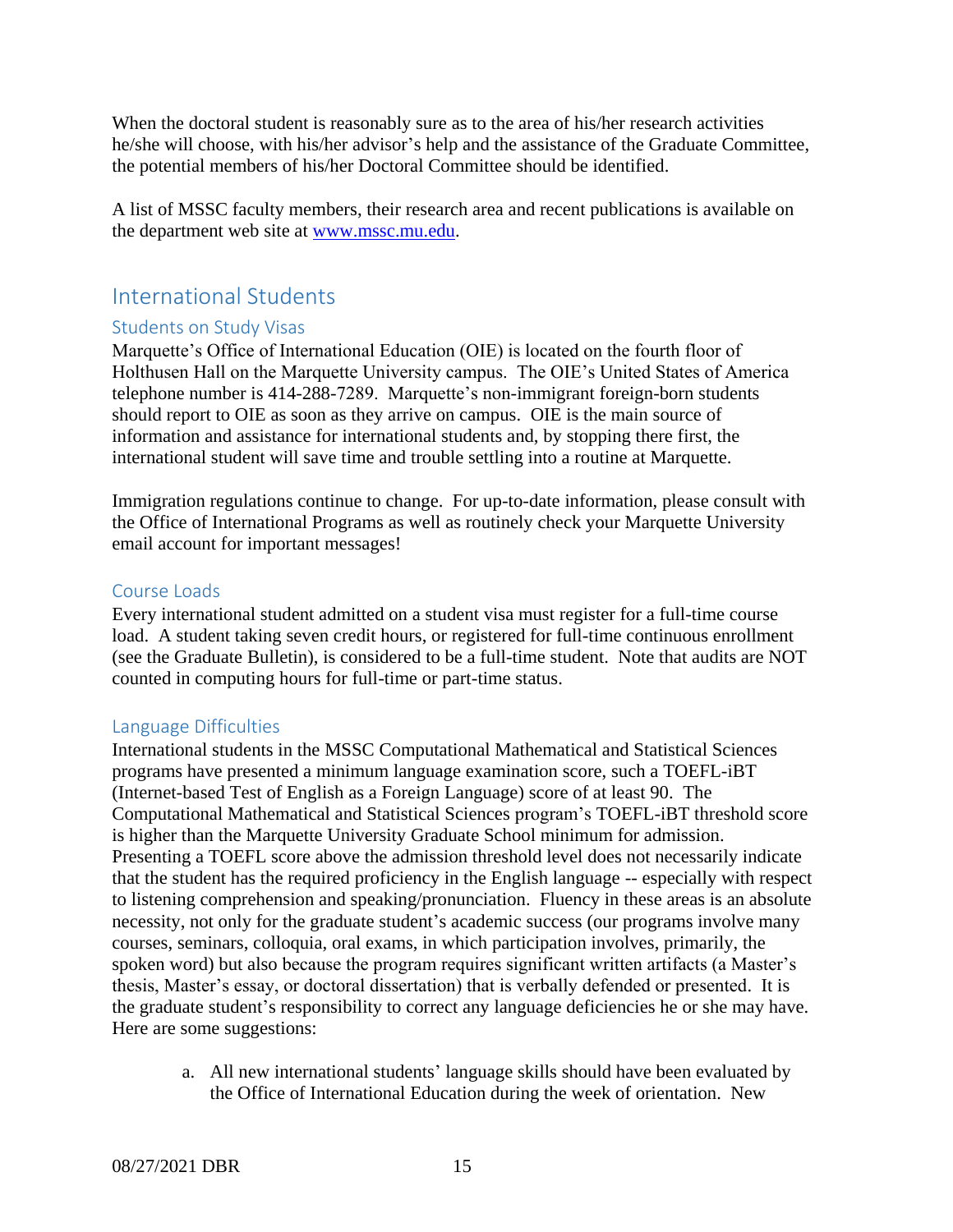foreign students should seriously consider taking one or more ESL (English as a Second Language) courses during the fall and spring semesters of their first year of study, even if this is not required.

- b. Check early and often with the Chairperson of the Graduate Committee concerning the development of English language skills. Seek his/her advice and assistance, as well as that of other professors and fellow graduate students.
- c. As a student, contribute to in class discussions. Ask questions when you do not understand what the lecturer has said or when you would like clarification or further explanation. Answer questions addressed to you or to the class by the instructor or by fellow students. Do not remain mute to avoid being embarrassed by less-than-perfect English. Your professors will be quite sympathetic to language problems; many have been in similar situations themselves in the past.
- d. Participate actively in the Teaching and Learning Seminar.
- e. Actively seek out other opportunities to practice English. For example, make it a habit to speak only using English while you are on-campus, seek out other opportunities to practice speaking and listening to English, such as participating in Marquette's Toastmaster's group, listening to English language news broadcasts, volunteer to present and answer questions on regular basis in a research group or a journal reading group, *etc*.

# <span id="page-16-0"></span>Academic Integrity/Honor Code

To remain a credible and viable institution, Marquette University must uphold the highest standards of personal conduct and professionalism. In particular, this means that from the outset, our graduate students are expected to adhere to a strict code of academic integrity<sup>8</sup>.

It is not feasible to enumerate all possible instances of academic dishonesty, but any such enumeration would include: downloading code, solutions or materials from the web and submitting them as your work, cheating on examinations or class projects in various ways, improperly obtaining examination questions, plagiarizing the work of others, forging signatures, falsifying records, and impersonating a candidate taking an examination. Each of these instances constitutes a conscious act of deception, and may be penalized in many different ways, ranging from a failing grade on a particular examination or project to expulsion from the University. See also the Academic Integrity section of the Graduate Bulletin.

<sup>8</sup> <http://bulletin.marquette.edu/grad/policiesofthegraduateschool/#academicintegrity> and [http://bulletin.marquette.edu/grad/policiesofthegraduateschool/#honorcode,](http://bulletin.marquette.edu/grad/policiesofthegraduateschool/#honorcode) last accessed August 13, 2020.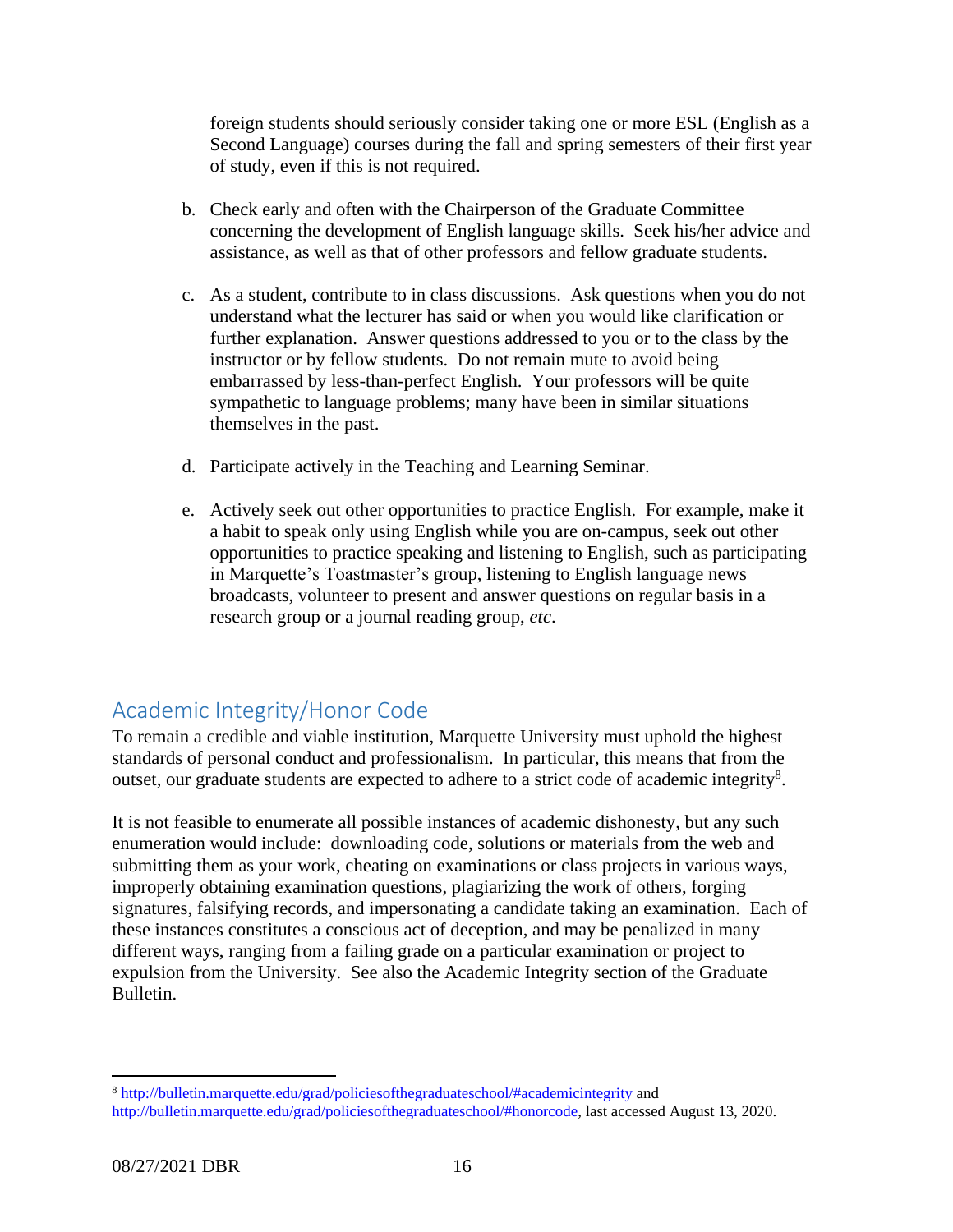If you are uncertain as to what is proper and ethical in a particular situation, consult your advisor or the Chairperson of the MSSC Graduate Committee.

# <span id="page-17-0"></span>Miscellaneous

#### <span id="page-17-1"></span>Housing

There is a limited number of one-bedroom and efficiency apartments available on campus. However, most graduate students live off-campus in private housing. Information about accommodations, both on and off campus can be obtained from the Office of Residence Life, Tower Hall, Room 203, 716 N. 11th St., telephone number 414-288-7208.

#### <span id="page-17-2"></span>Health

The Marquette University Medical Clinic, located in the southeast corner of the Schroeder Complex, telephone 414-288-7184, is available. Graduate students will be seen but are charged a fee for service although health insurance may cover part of this cost. However, the Marquette University Medical Clinic is unable to bill your insurance, you would need to do the submission to your insurance yourself. Graduate students may also pay the per-semester health fee anytime during the semester to access the Medical Clinic core services and obtain reduced pricing on non-core services<sup>9</sup>. Contact the Medical Clinic for more information. The Medical Clinic is equipped to diagnose and treat many outpatient conditions (please consult the "Services" area of their website). Students with medical problems requiring specialized care will be referred to appropriate resources.

#### <span id="page-17-3"></span>Counseling

The Marquette University Counseling Center, on the second floor of Holthusen Hall, 1324 W. Wisconsin Avenue, telephone 414-288-7172, provides individual, group and outreach services to assist students with academic, career, personal, and interpersonal concerns. The Center is staffed by professional counselors, psychologists, a consulting psychiatrist and trained, student paraprofessional program assistants. Counseling services are free of charge and strictly confidential.

#### <span id="page-17-4"></span>Physical Recreation

Memberships in the Helfaer Tennis Stadium and Recreation Center (525 N. 16th Street, telephone 414-288-6976) and the Rec Plex (915 W. Wisconsin Avenue, telephone 414-288- 7778) are available to graduate students and, for a fee, their families on a semester or yearly basis. The combined recreational facilities has indoor air-conditioned tennis courts, swimming pools, handball/racquetball courts, basketball courts, volleyball courts, squash court, badminton courts, fitness/weight rooms, pro shop, locker rooms, an outdoor recreation center (where you can rent camping equipment, skiing equipment, *etc*.), jogging lane, golf driving range, saunas, whirlpools, steam rooms, and a fitness assessment center. Many of our faculty members and graduate students use the Rec Center or Rec Plex. They are a great place to unwind.

<sup>9</sup> [http://www.marquette.edu/medical-clinic/fees.shtml,](http://www.marquette.edu/medical-clinic/fees.shtml) last accessed August 13, 2020.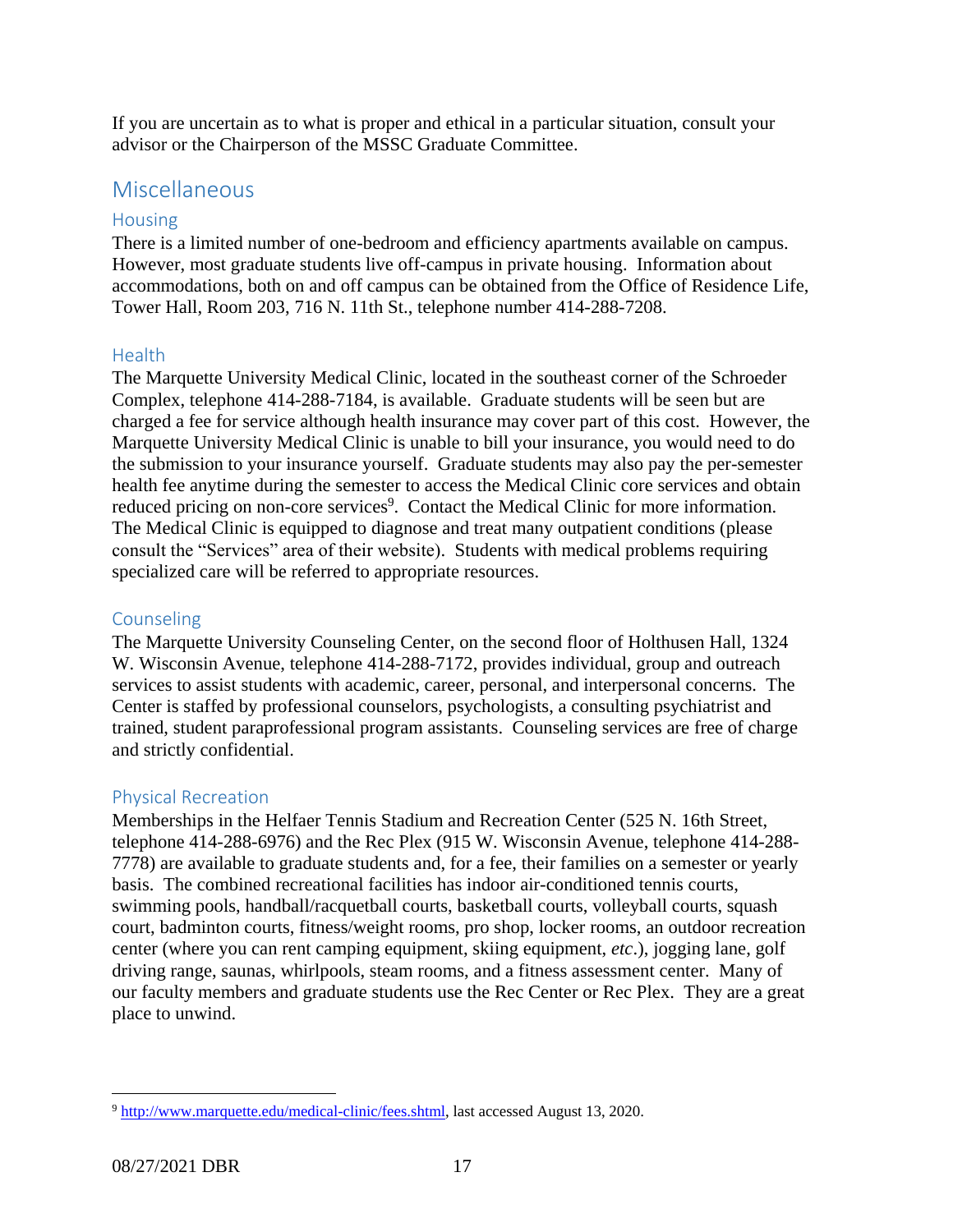#### <span id="page-18-0"></span>Pi Mu Epsilon

This national mathematics honorary society consists of both graduate students and advanced undergraduates. Its purpose is to support and further the mathematical interests of its members by providing an informal atmosphere in which to get together and discuss ideas. Although there is a faculty advisor, Pi Mu Epsilon is strictly a student organization and its activities are determined by its student members through their elected club officers. All MSSC graduate students are encouraged to join.

#### <span id="page-18-1"></span>Association of Women in Mathematics (AWM)

The Association for Women in Mathematics was created to encourage women and girls to study and pursue careers in the mathematical sciences, promote equal opportunity and the equal treatment of women and girls in the mathematical sciences. Marquette has a local chapter and all genders are welcomed. For more information, see their Facebook page, <https://www.facebook.com/AWMatMU/> or contact the MSSC faculty advisor, Dr. Sarah Hamilton, for more information.

#### <span id="page-18-2"></span>Colloquia

The Department supports a colloquium program that offers graduate students an excellent opportunity to get acquainted with various branches of Mathematical and Statistical Sciences at a research level. There is, on the average, about one talk per week by an invited speaker and an effort is made to represent varied interests. In addition to its value as an intellectual stimulus, the speaker series also helps students meet distinguished scientists from various parts of the world in the informal gatherings associated with the visit. You are strongly encouraged to attend as many of these colloquia (and the pre-colloquium coffee hour and any post-colloquium functions) as is possible. Do not become discouraged if you "get lost" soon after the start of some colloquium lectures. Many of our faculty members will be in the same situation!

#### <span id="page-18-3"></span>Library

The University's Library System consists of over one million volumes in two facilities. The Library System also provides faculty and students with access to various electronic journals and databases. In addition, the holdings of the University of Wisconsin-Milwaukee, the Medical College of Wisconsin, and the Milwaukee Public Library systems as well as OCLC services are available to Marquette faculty and students.

#### <span id="page-18-4"></span>Computing Facilities

Information Technology Service (ITS) provides support for numerous PC laboratories around campus. For example, ITS provides support for the PC labs in the Raynor Library as well as provided academic use licensed software systems for download at no cost to Marquette students, please consult the ITS software web pages. High performance computing is available through the Pere cluster, a 1024-core HPC system built with HP blades. For more information about Marquette's HPC cluster, see <http://www.marquette.edu/mugrid/>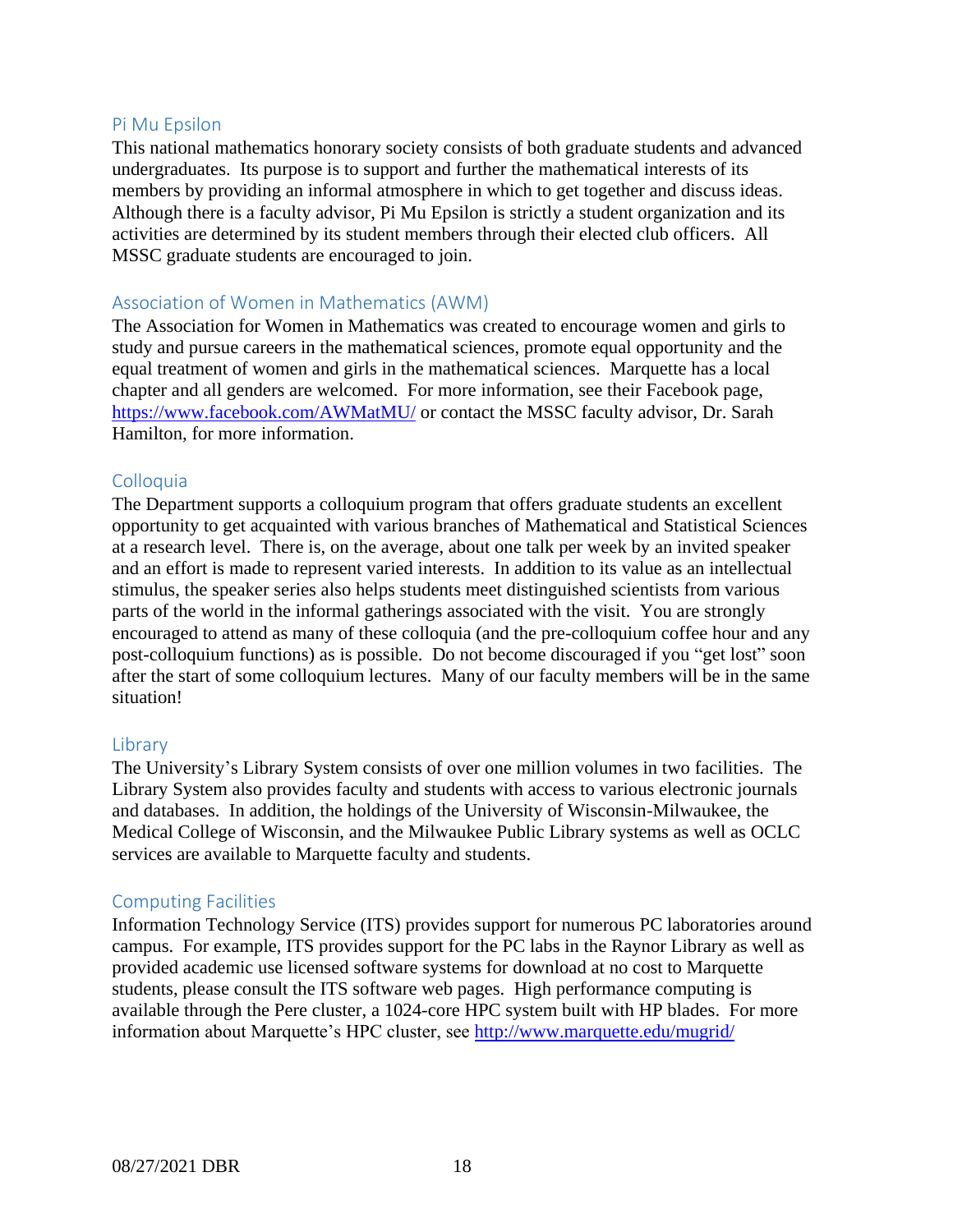Departmental facilities for students include a network of workstations, servers and PCs. Laboratories include two PC laboratories. Please see www.MSSC.mu.edu for more information.

#### <span id="page-19-0"></span>Milwaukee

Marquette is an urban university, centrally located near downtown Milwaukee, easily accessible by car and bus, several major public transit routes pass through the campus. The nearby freeway connects Marquette to all points of the greater Milwaukee area, with its population of well over a million. Major airlines and railroads serve the city and Chicago's O'Hare airport is but an hour's drive. Marquette University has its own art museum, the Patrick and Beatrice Haggerty Museum of Art, and theatre, the Evan & Marion Helfaer Theatre. In addition to Marquette, Milwaukee is the home of the University of Wisconsin-Milwaukee and several other private colleges. Milwaukee offers a rich cultural life including performances by the Milwaukee Symphony, the Milwaukee Repertory Theater, the Florentine Opera, Milwaukee Ballet and other arts groups. Marquette's own Theater Department provides excellent productions at a very affordable price. The lakefront Milwaukee Art Museum, with the spectacular Calatrava addition, offers a lively and varied permanent collection. There are numerous film societies and cinema series offering a wide variety of films at quite reasonable prices. Night-clubs feature rock and blues entertainment - - summer there are a multitude of free outdoor music venues within walking distance of campus, e.g., Jazz in the Park, River Rhythms, etc. as well as free outdoor movies. Milwaukee is home to the world's largest music festival, Summerfest.

The Marquette Golden Eagles basketball team, of course, offers diversion for the sports fan, as do professional sport teams, the Milwaukee Bucks (basketball), the Milwaukee Brewers (baseball), and the Milwaukee Admirals (ice hockey). Milwaukee offers some recreational advantages such as an Olympic speed skating training rink, a large marina on Lake Michigan for boating and sailing, and numerous public golf courses and tennis courts. Milwaukee is close to many skiing resorts. Milwaukee County has a large and diverse park system. Some parks afford spectacular views of Lake Michigan. The park system includes a horticultural conservatory, The Domes, located in Mitchell Park within walking distance of Marquette, as well as botanical gardens and a large, ingeniously landscaped zoo. Frederick Law Olmsted, best known for the design and creation of Central Park in New York and the U.S. Capitol grounds in Washington, D.C., designed three Milwaukee parks, Lake Park (with its Lion Bridges), River Park (now Riverside Park), and West Park (now Washington Park) as well as Newberry Boulevard connecting Lake and River Parks. Milwaukee has seen the return of its beer gardens and the resurgence of craft breweries and distilleries.

Ethnic groups are strong in Milwaukee, and their various cultures, from specialty restaurants down to dancing groups, contribute color and variety to life in the city.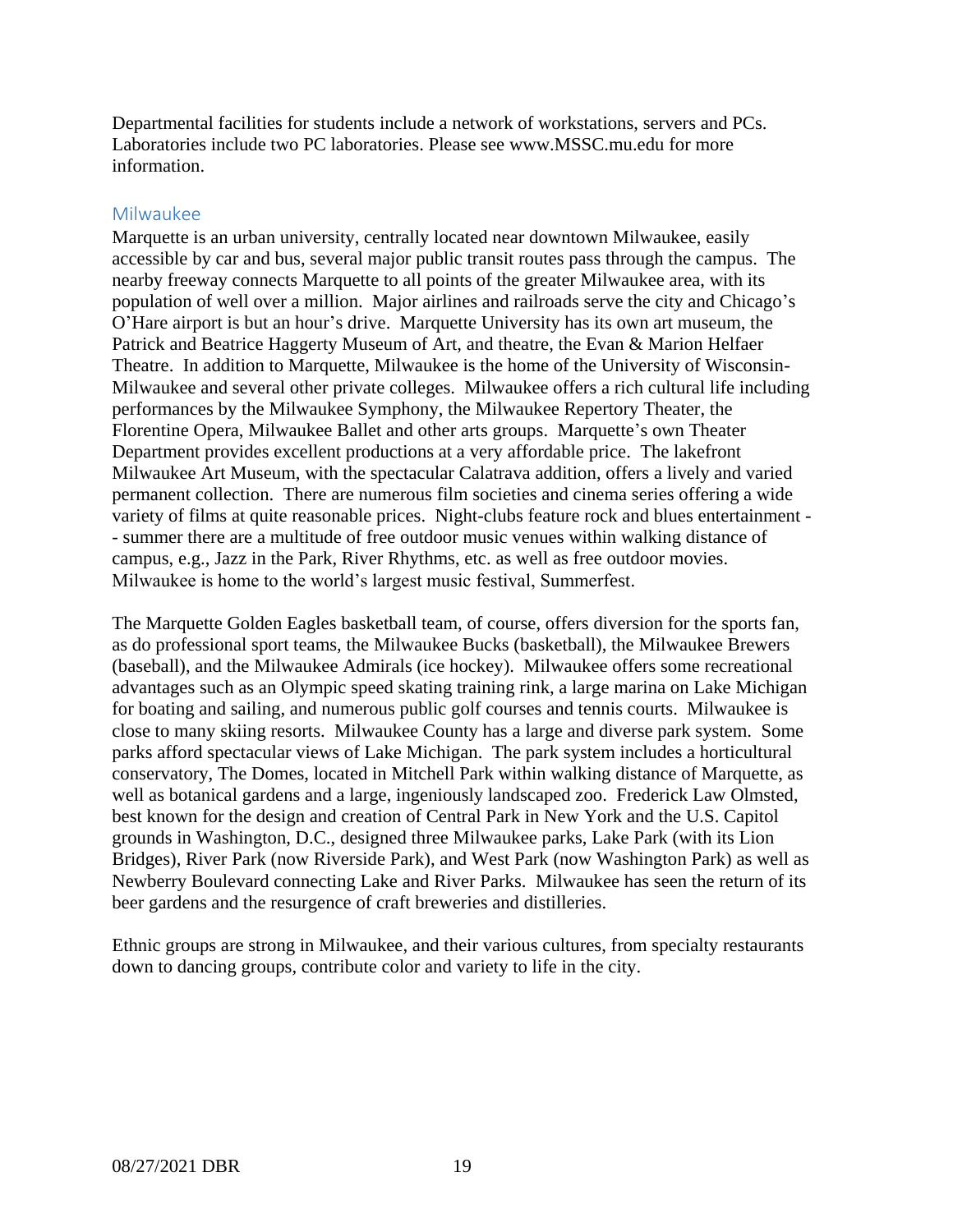<span id="page-20-0"></span>Appendix: Forms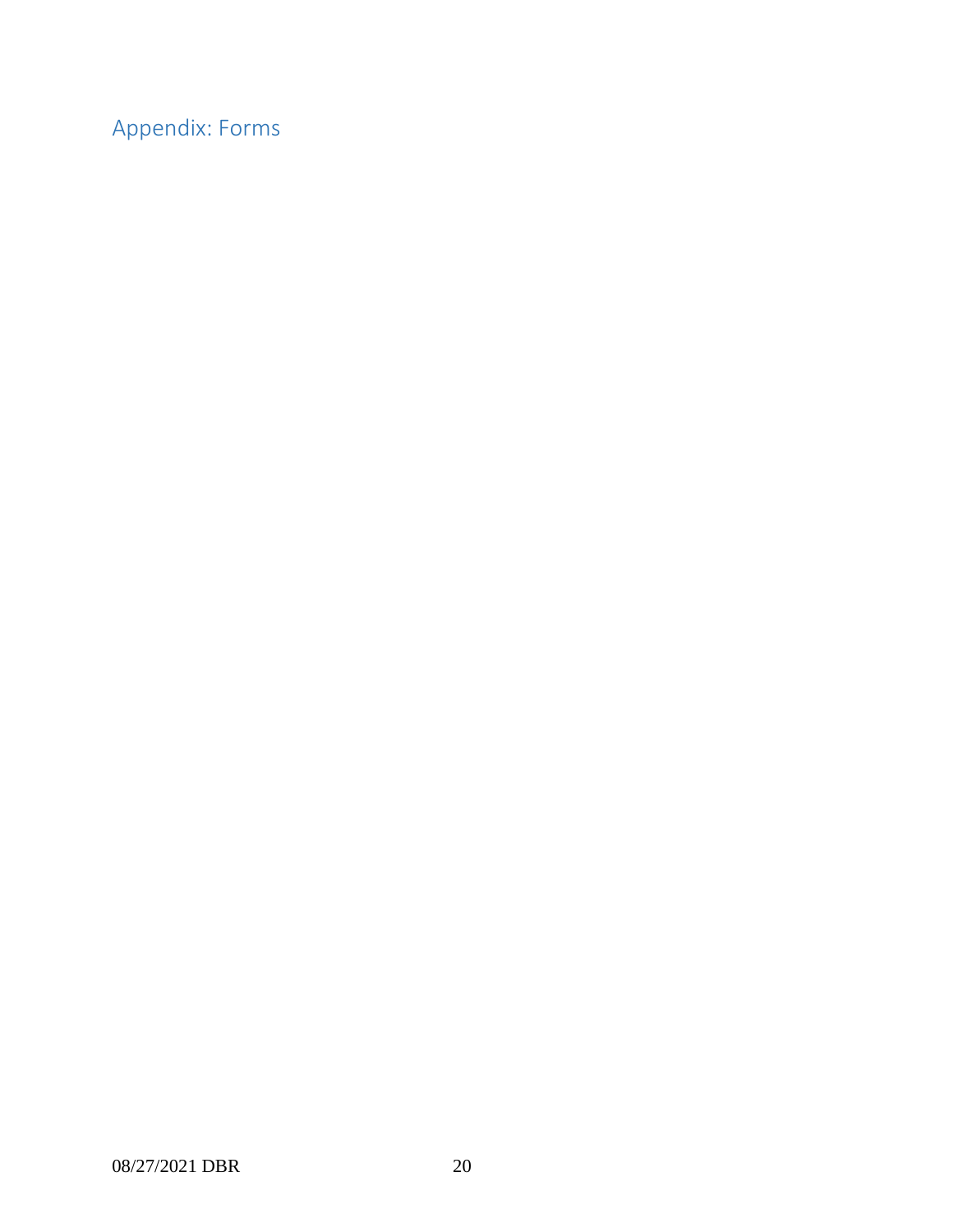<span id="page-21-0"></span>

| Program of Study Form                                                                                                                                |  | First Semester in Program |                       |       |
|------------------------------------------------------------------------------------------------------------------------------------------------------|--|---------------------------|-----------------------|-------|
| Intended Degree <u>__________</u> Plan (if M.S. student) _____ Assigned Advisor__________________________                                            |  |                           |                       |       |
| <b>Coursework</b><br>The program requires completion of the 15 credit hour <b>Computational Mathematical and</b><br><b>Statistical Sciences Core</b> |  |                           |                       |       |
|                                                                                                                                                      |  | Credits                   | Sem./Year             | Grade |
| MSSC 6000 Scientific Computing                                                                                                                       |  |                           | $\overline{3}$        |       |
| MSSC 6010 Computational Probability                                                                                                                  |  | 3                         |                       |       |
| MSSC 6020 Statistical Simulation                                                                                                                     |  | 3                         |                       |       |
| MSSC 6030 Applied Mathematical Analysis                                                                                                              |  |                           | $3$ $\qquad$ $\qquad$ |       |
| MSSC 6040 Applied Linear Algebra                                                                                                                     |  |                           | $3 \qquad \qquad$     |       |
| One additional COSC 6000-6899 advisor approved course                                                                                                |  |                           |                       |       |

#### **If a Ph.D. student, the seminar MSSC 6090 (1 credit) must be taken twice**

| MSSC 6090 First Time (May be taken as M.S. elective) | $\mathbf{1}$ |  |
|------------------------------------------------------|--------------|--|
| MSSC 6090 Second Time (only for Ph.D. students)      |              |  |

**If a M.S. student**: Plan A requires 30 credit hours (including 6 **Thesis** credit hours) plus a **Thesis**.  $MSSC$  6999 Master's Thesis  $\underline{\hspace{1cm}} 6 \underline{\hspace{1cm}} 6$ 

**If a M.S. student**: Plan B (default at admission) requires 30 credit hours including 6 additional credit hours (to be added below), may include a MSSC 6090, plus a noncredit **Essay** and oral presentation.

**If a Ph.D. student**, in addition to the Core, courses needed to prepare for or compliment the Core courses (5000 number or above courses) and background for entering the desired research area should also be part of this Plan. PhD students must also take 12 credits of MSSC 8999.

| <b>Additional Courses (Add more lines as needed)</b> |         |             |               |
|------------------------------------------------------|---------|-------------|---------------|
| Course number and title                              | Credits | Sem./Year   | Grade         |
|                                                      |         |             |               |
|                                                      |         |             |               |
|                                                      |         |             |               |
|                                                      |         |             |               |
|                                                      |         |             |               |
|                                                      |         |             |               |
|                                                      |         |             |               |
| Signature MSSC Department Grad Chair                 |         |             |               |
|                                                      |         | Approved __ | <b>Denied</b> |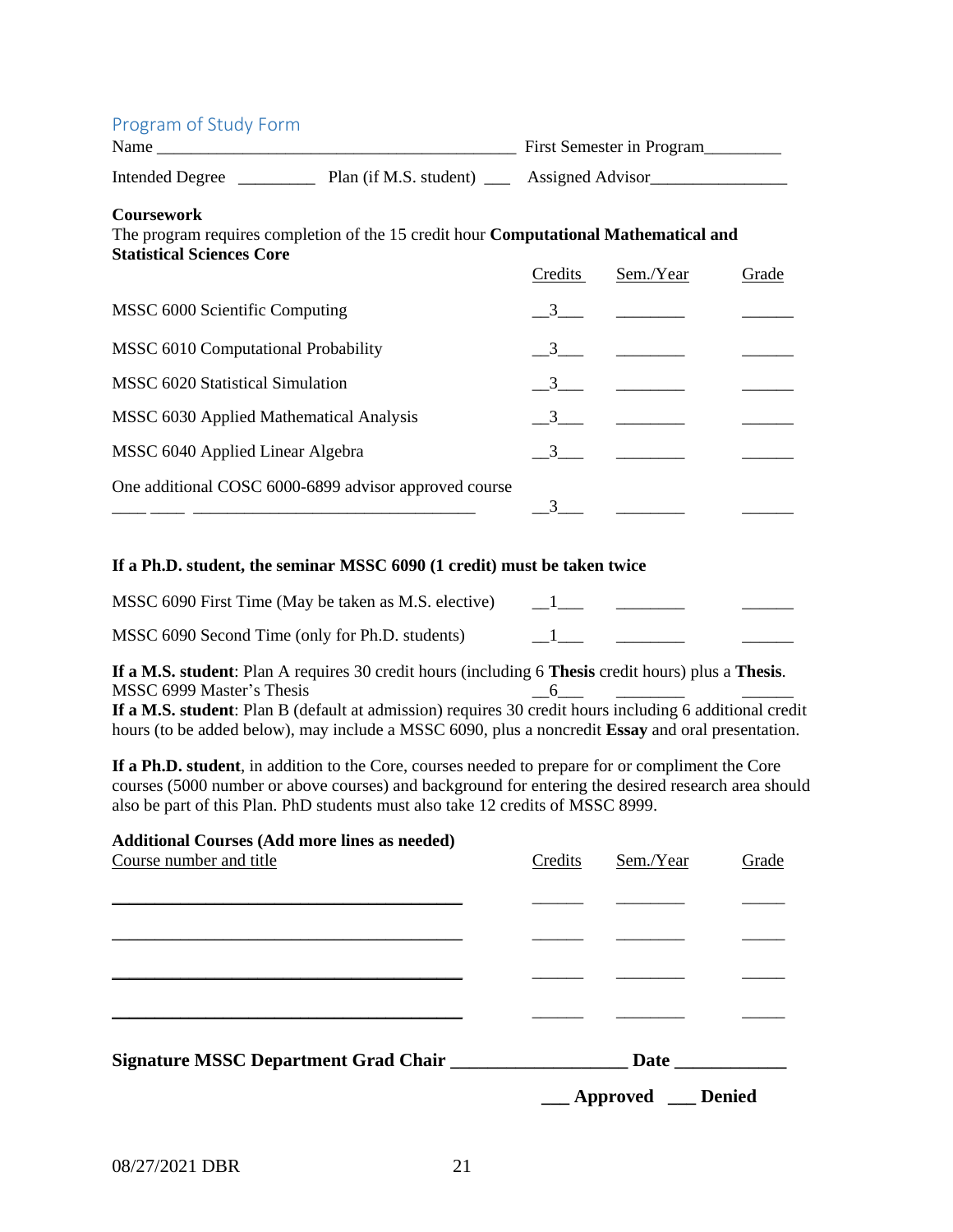#### <span id="page-22-0"></span>Comprehensive and Doctoral Exams (for Ph.D. Students) **Formal Deadlines** (Taken from the 2020-2021 Handbook for CMPS Students):

**a.** Comprehensive Examinations: Students in the doctoral program must attempt these examinations within two years if full-time or three years if part-time of beginning their graduate studies in this department, and must complete them within two and one half years of beginning their studies. A student that completes the core courses early or is given credit for them must take the comprehensive exam at the first Fall offering after their completion or awarding of credit.

| Month and Year | Pass/Fail | Month and Year | Pass/Fail |
|----------------|-----------|----------------|-----------|
| August         |           | January        |           |

**b.** Doctoral Committee: All students must submit at least four names, including at least three of which have majority appointment in MSSC, of the proposed members of the Doctoral Committee to the Graduate Committee within one semester of completion of the Comprehensive Examination. Date\_\_\_\_\_\_\_\_\_

| <b>Committee Member Name</b> | Department |
|------------------------------|------------|
|                              |            |
|                              |            |
|                              |            |
|                              |            |

**c.** Doctoral Planning: All students must submit the Doctoral Program Planning Form to the Graduate School within one month of approval of the Doctoral Committee. Date \_\_\_\_\_\_\_\_\_\_\_\_\_\_\_

**d.** Qualifying Examination: All students must attempt the Qualifying Examination within one year of completion of the Comprehensive Examination. Students are urged to consult the Doctoral Committee at the time of its formation and thereafter, to ascertain the Committee's expectations for that examination. Date \_\_\_\_\_\_\_\_\_\_\_\_\_\_\_

Failure to meet any of these deadlines (may be considered making below satisfactory progress) can result in the suspension of financial aid and/or removal from the program, except in extenuating circumstances.

#### **Additional Comments:**

What you would like the MSSC Graduate Committee to know about your plan of study in the program and or research plan including accomplishments.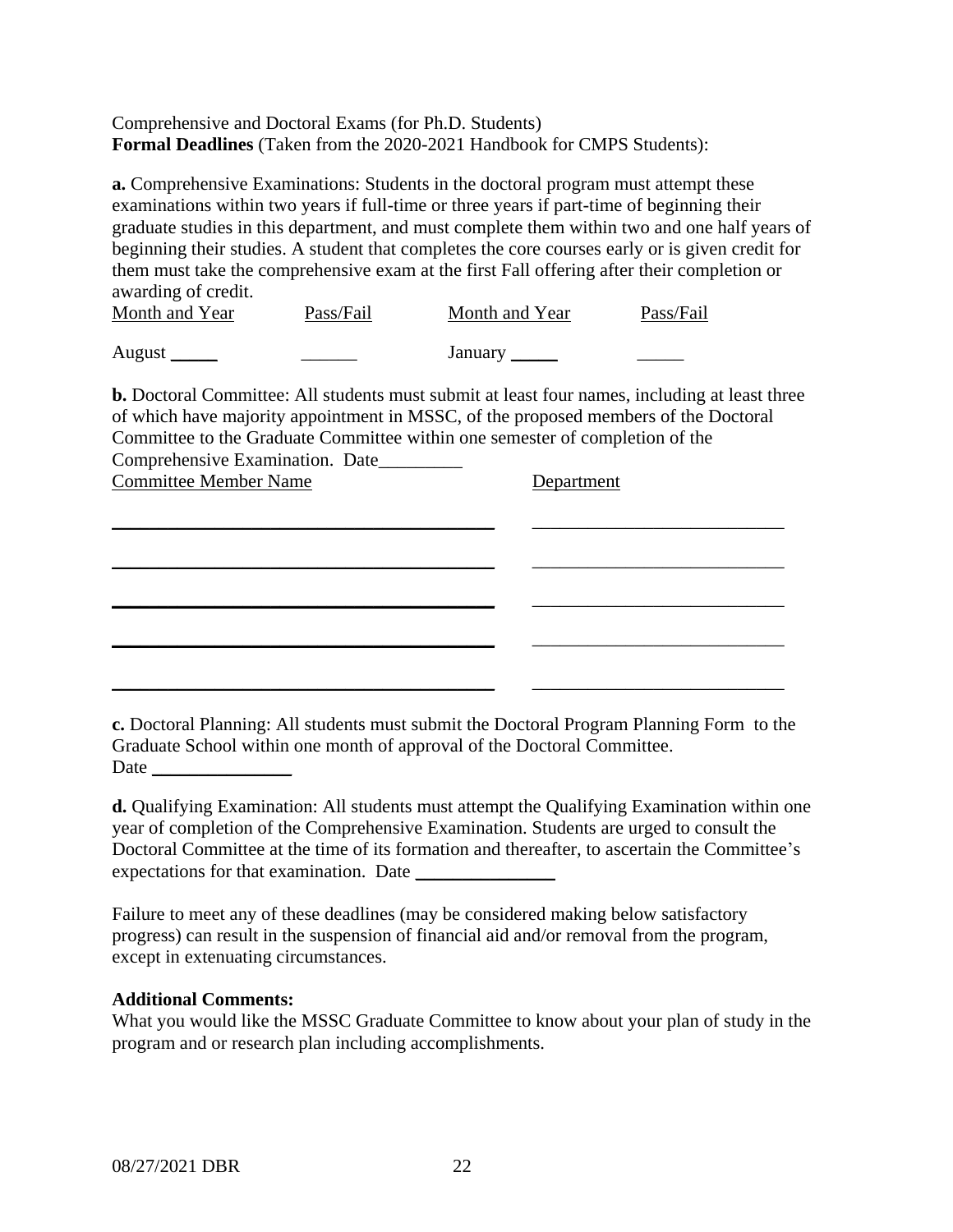### <span id="page-23-0"></span>Sample Programs of Study

Entering student with a Mathematics background but less Computational background

| Fall Year 1                                    | Spring Year 1                                      |  |  |
|------------------------------------------------|----------------------------------------------------|--|--|
| COSC 1010 Intro to Computer Programming (4)    | <b>MSSC 6030 Applied Mathematical Analysis (3)</b> |  |  |
| (or MSSC 5700 Theory of Probability (3))       | MSSC 6250 Statistical Machine Learning (3)         |  |  |
| MSSC 5780 Regression Analysis (3)              | (or MSSC 5710 Mathematical Statistics (3))         |  |  |
| <b>MSSC 6040 Applied Linear Algebra (3)</b>    | <b>MSSC 6000 Scientific Computing (3)</b>          |  |  |
| Fall Year 2                                    | Spring Year 2                                      |  |  |
| <b>MSSC 6010 Computational Probability (3)</b> | <b>MSSC 6020 Statistical Simulation (3)</b>        |  |  |
| MSSC 6240 Design & Analysis of Scientific      | <b>COSC Required Course (3)</b>                    |  |  |
| Experiments (3)                                | MSSC 6090 Research Seminar (1)                     |  |  |
| MSSC 6995 Independent Study (3)                | MSSC 6995 Independent Study (2)                    |  |  |

Entering student with Statistics background but less Computational background

| Fall Year 1                                    | Spring Year 1                                      |
|------------------------------------------------|----------------------------------------------------|
| COSC 1010 Intro to Computer Programming (4)    | <b>MSSC 6000 Scientific Computing (3)</b>          |
| (or MSSC 5540 Numerical Analysis (3))          | <b>MSSC 6020 Statistical Simulation (3)</b>        |
| <b>MSSC</b> Elective                           | <b>MSSC 6030 Applied Mathematical Analysis (3)</b> |
| <b>MSSC 6010 Computational Probability (3)</b> |                                                    |
|                                                |                                                    |
| Fall Year 2                                    | Spring Year 2                                      |
| MSSC 6240 Design & Analysis of Scientific      | <b>COSC Required Course (3)</b>                    |
| Experiments (3)                                | MSSC 5760 Time Series or Elective (3)              |
| <b>MSSC 6040 Applied Linear Algebra (3)</b>    | MSSC 6250 Statistical Machine Learning (3)         |

Entering student with Related Field background but less Mathematical or Statistical background

| Fall Year 1                                    | Spring Year 1                                      |
|------------------------------------------------|----------------------------------------------------|
| MSSC 570 Theory of Probability (3)             | MSSC 5710 Mathematical Statistics (3)              |
| MSSC 5780 Regression Analysis (3)              | <b>MSSC 6000 Scientific Computing (3)</b>          |
| <b>MSSC 6040 Applied Linear Algebra (3)</b>    | <b>COSC Required Course</b> (3)                    |
| Fall Year 2                                    | Spring Year 2                                      |
| <b>MSSC 6010 Computational Probability (3)</b> | <b>MSSC 6020 Statistical Simulation (3)</b>        |
| MSSC 6240 Design & Analysis of Scientific      | <b>MSSC 6030 Applied Mathematical Analysis (3)</b> |
| Experiments (3)                                | MSSC 6090 Research Seminar (1)                     |
| MSSC 6995 Independent Study (3)                | MSSC 6995 Independent Study (2)                    |

Entering student well prepared in Mathematics, Statistics, and Computation

| Fall Year 1                                    | Spring Year 1                                      |
|------------------------------------------------|----------------------------------------------------|
| <b>MSSC 6010 Computational Probability (3)</b> | <b>MSSC 6000 Scientific Computing (3)</b>          |
| <b>MSSC 6040 Applied Linear Algebra (3)</b>    | <b>MSSC 6020 Statistical Simulation (3)</b>        |
| MSSC 6995 Independent Study (3)                | <b>MSSC 6030 Applied Mathematical Analysis (3)</b> |
| Fall Year 2                                    | Spring Year 2                                      |
| MSSC 6240 Design & Analysis of Scientific      | <b>COSC Required Course</b> (3)                    |
| Experiments (3)                                | MSSC 6090 Research Seminar (1)                     |
| MSSC 6995 Independent Study (3)                | MSSC 6995 Independent Study (2)                    |
| MSSC 6999 Master's Thesis (3)                  | MSSC 6999 Master's Thesis (3)                      |